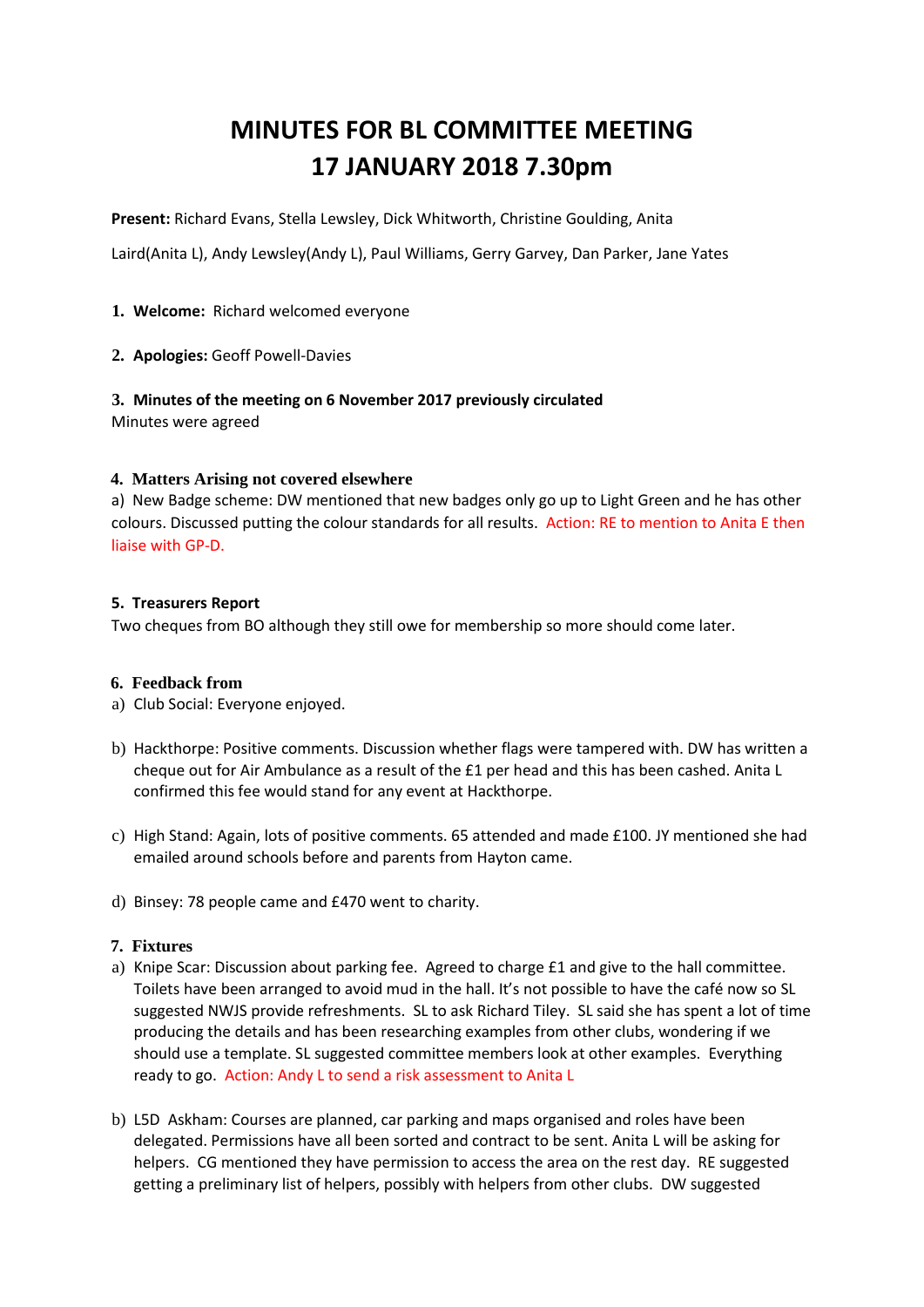contacting PFO. Need 50-60. Agreed for people who help who do not run to have a contribution for petrol. Everyone else to have a free run.

- c) Flyer: SL asked if the fliers were at Saturday events which they are.
- d) Personnel: Anita L and CG offered to organise Swindale Local C Galloppen event. Everyone very happy!

d) GG mentioned army event at Watermillock on 28<sup>th</sup> March (Wednesday afternoon) if anyone would like to take part.

## **8. Coaching**

a) Junior: JY mentioned Isabel's coaching series for juniors saying there is a positive uptake of about 11 members so far. Lynne Thomas has been in touch about holding a NWJS training event which our juniors could attend. Agreed to pay fees for the juniors (likely to be £2 per junior). Anita L has been in touch with Lynne regarding permissions. Further discussion about complication with using Penrith Beacon in relation to the British Schools Champs(2019) and the Compass Sport Cup(March 2019) which the committee had considered for both. Action: JY to tell Lynne to look at Penrith Beacon to see if it is suitable

b) Senior: Possibility of coaching at the NWJS. Action: Jane to suggest to Paul Gaines who needs to do his L2 coaching about the possibility of organising something for seniors.

c) Eden Valley Sports Partnership: JY updated on the 6 week orienteering programme being run at Armathwaite School and St Katherine's School. Action: JY to ask Emma Cooper to come to an event to meet everyone.

## **9. Mapping Update & OCAD 12**

RE mentioned pressures on his time for mapping and suggested there is a mappers training session to get more people on board such as Robin and Philip Nichols. Suggestion to have a training session. Action: RE to follow up. DW updated us on the purchase of OCAD 12 and reported he has been busy putting maps onto this. This was much appreciated by the committee. We now have a licence for 2 computers and we need to decide where the second licence goes.

**10. Club O Tops** SL suggested we give a 20% subsidy for club members. All agreed with this. CG is finalising order which has become more complicated due to different sizes and gender. Action: CG to ask Karen Blackburn to do a final sweep in the newsletter this week for final orders by Friday 2nd Feb.

## **11. L5D Club Entries Policy** Agreed as above.

## **12. British Schools Champs**

A request has been made to hold this on Carlisle Parks. Discussion about the suitability of the area. Action: DW to contact Roger Jackson to say the area is not suitable for TD needed.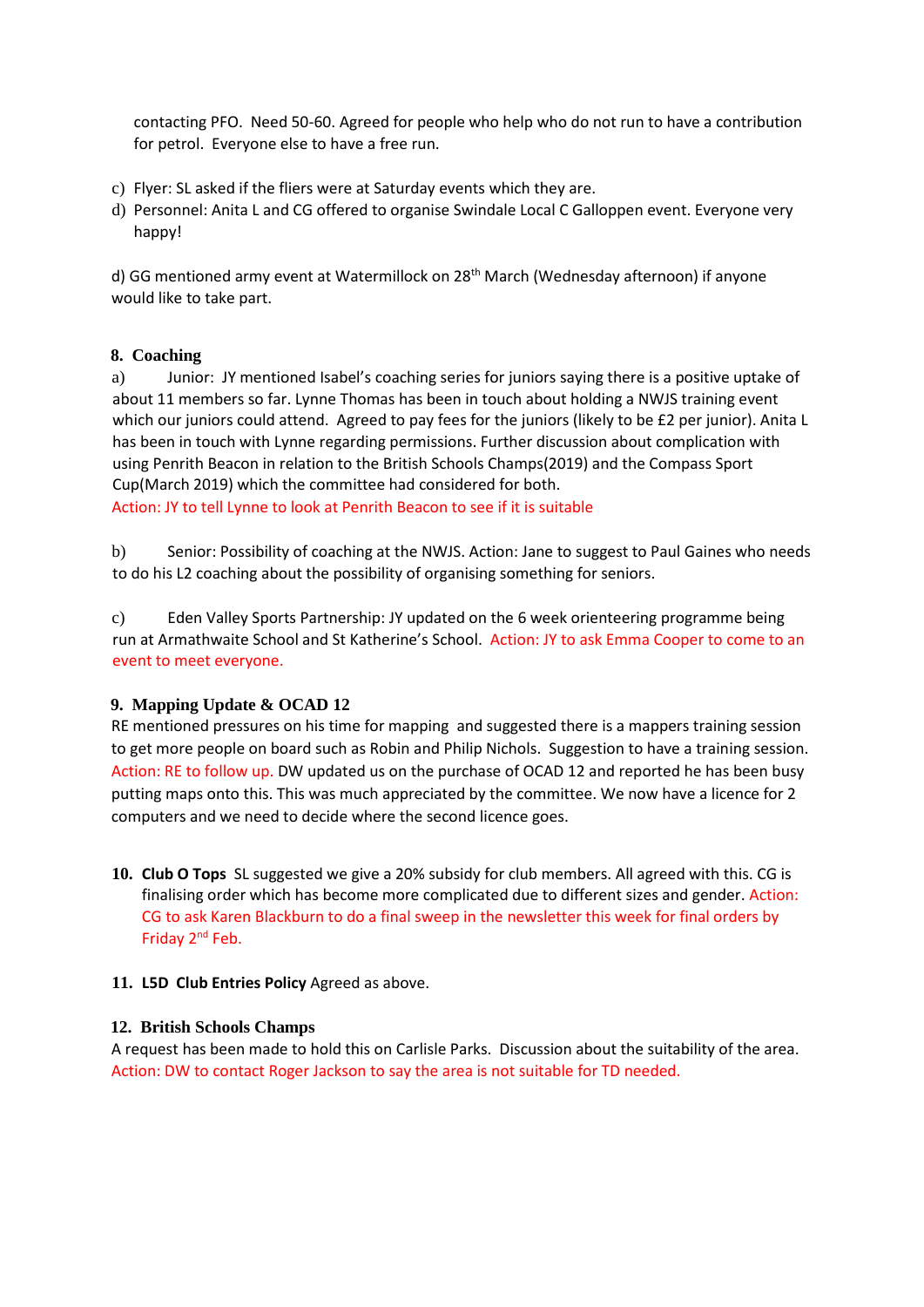## **13 CST & British, Scottish and JK Relays (inc subsidies)**

Andy L asked for members to commit asap. Agreed for BL to subsidise £5 for seniors and juniors for free at the JK. Agreed to subsidise Compass Sport Trophy but wait to see what the price is before we decide on the subsidy. Free for Juniors.

14. Club Nights: February at Lowry Hill is being organised by Angela.. SL suggested that we need fresh input with new people taking a lead on this and attending the COLA course. Anita L suggested an area in Gelt Woods could be used. Action: All to have a think and come back to the next meeting with ideas.

## **15. BL 50th Anniversary 2019**

Andy L suggested a three day event (sprint, night and middle event). Discussion about combining it with Compass Sport Trophy.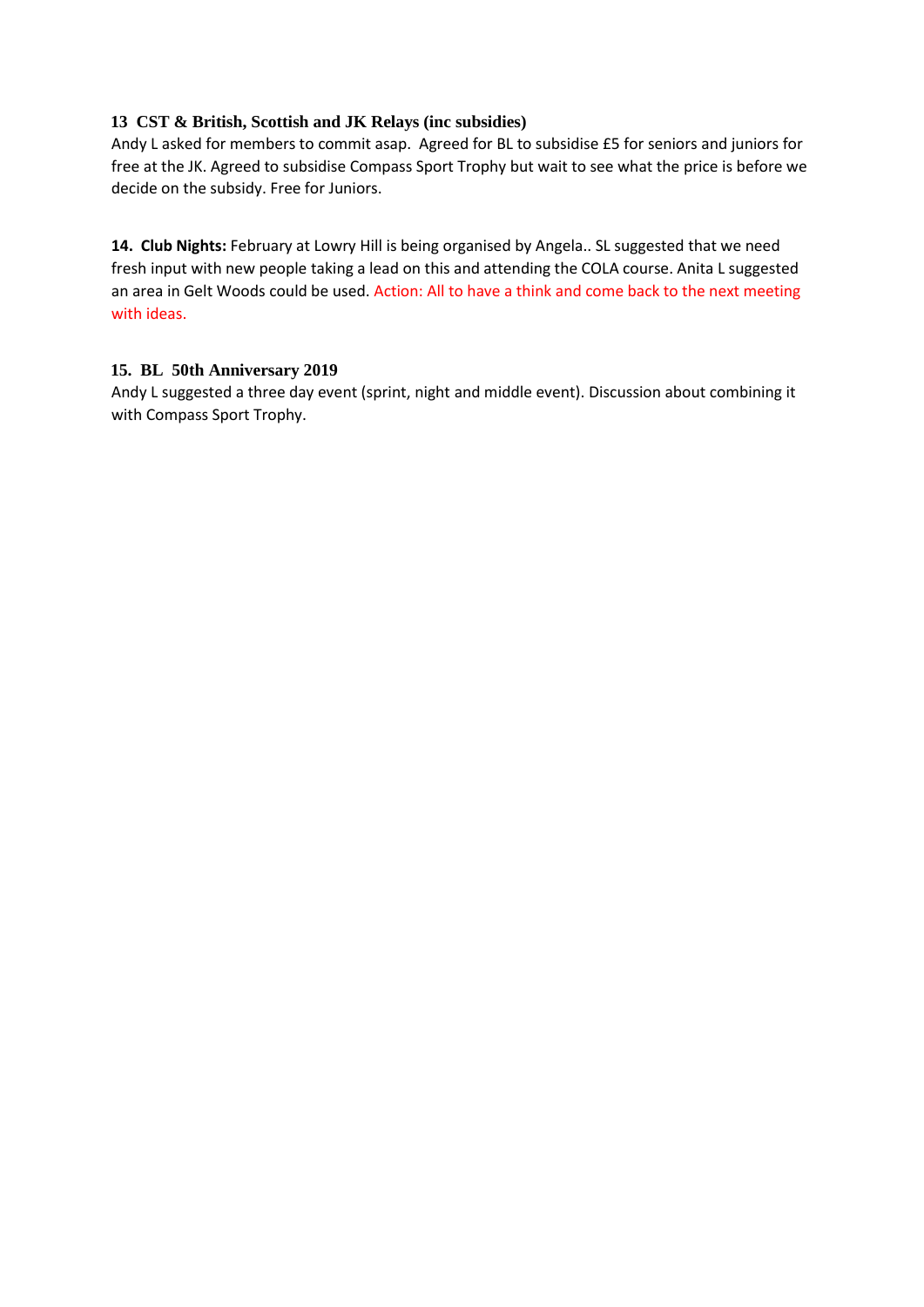## **MINUTES FOR BL COMMITTEE MEETING 21 MARCH 2018 7.00pm**

## **1. Welcome**

Richard Evans, Stella Lewsley, Dick Whitworth, Anita Laird(Anita L), Andy Lewsley(Andy L), Gerry Garvey, Dan Parker, Jane Yates

## **2. Apologies**

Paul Williams, Christine Goulding, Jeff Powell-Davies

## **3. Minutes of the meeting on 6 November 2017 previously**

**circulated** The minutes of the previous meeting were agreed.

## **4. Matters Arising not covered elsewhere**

## **5. Treasurers Report**

Just about up to date with fees. Grant received from NWOA for £1000 at beginning of February. This has been given to all clubs on successful completion of paying subscriptions. Discussion about what the money should be spent on. GG suggested modern posts to replace canes so events look more professional. Action: GG to speak to JPD to find out costs.

## **6. Feedback from events**

Fingland Rigg

Good event with a nice atmosphere. 48 attended. Needed to pay English Nature a fee of £25 – thus making a loss.

Lowry Hill Club Training

Only 5 people came which was disappointing. Angela has said she is willing to set up the event again.

Gelt Woods

Didn't happen due to weather. Carry over to next year.

## CST Cup

Good turn out and we qualified. 32 people ran. Results were good. Need to make sure everyone is there for the finals in October at Cannock Chase.

## Junior Coaching

Good feedback from juniors and JY reported that a nice team spirit is developing. Thanks were given to Isabel and Jane. RE commented the number of runs nationally has gone down by 20% so these youngsters are the future! Need to make sure junior coaching expenses are claimed. Action: JY to encourage membership of new juniors.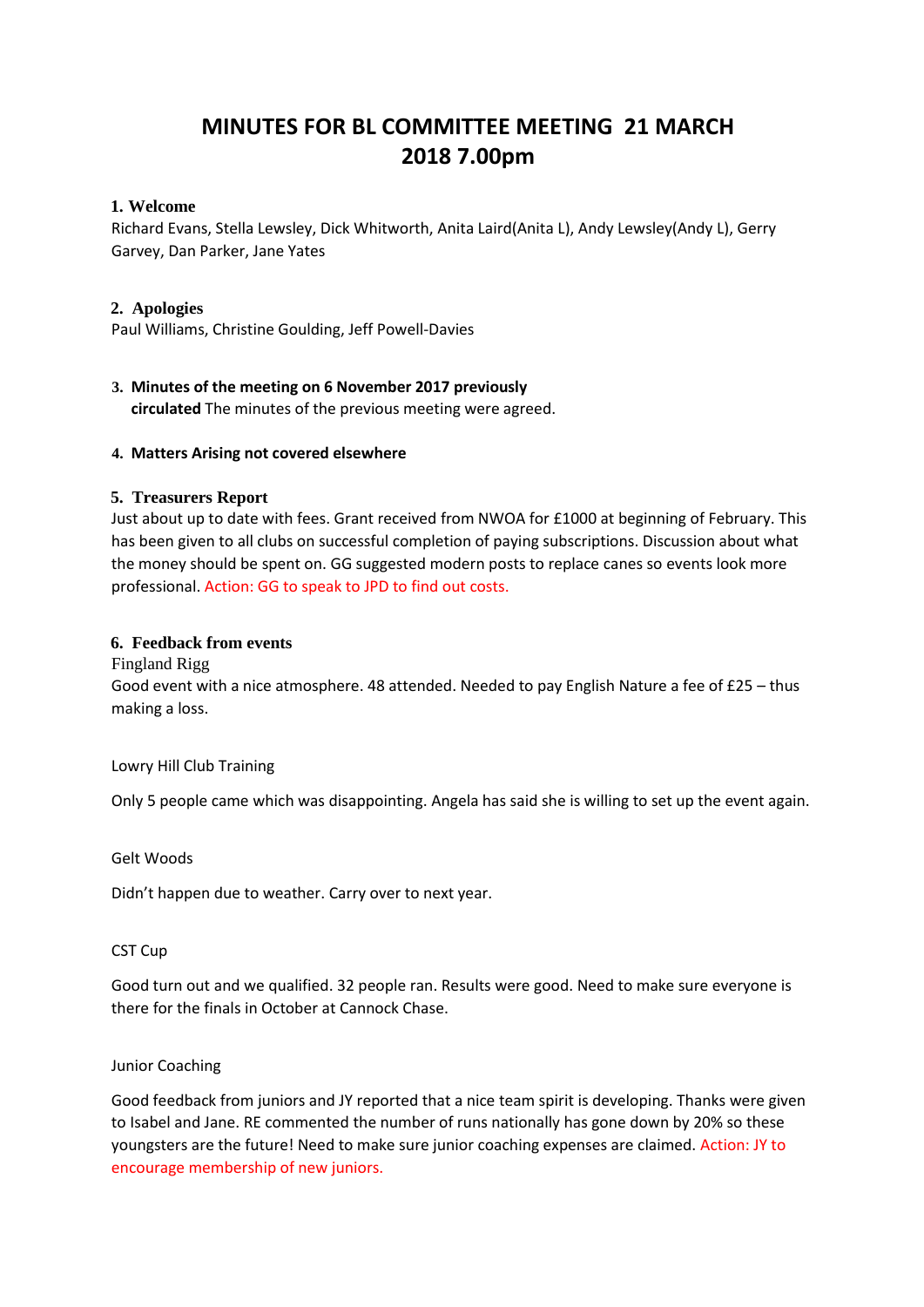## **7. Updates**

## Knipe Scar

Everything progressing well. SL has produced a sheet with jobs which she will circulate. DP mentioned that we need to decide how many maps to print. It was agreed for 300 maps as it might be popular. Action: JY to ask if LOC are bringing a minibus and let Andy L know.

## Club O Tops

Update from Christine that tops have been ordered with no surplus. Due end of April.

## British Schools Score Championships

October/November 2019. Action: DW to email Roger that we are happy to go ahead and let them use the map.

## Relays

British and JK are organised. Two teams entered for the JK. Several teams entered for the British. Plans underway for a team for the Harvester.

Action: Karen to advertise call up for more members for Harvester and British Champs.

## Mapping Day

Robin and Phil are interested to attend – Karen and Dan will run this and go through the whole process of mapping. Will be based on Bampton Common. Date to be confirmed.

## **Schools**

4<sup>th</sup> July is the Cumbria Schools Orienteering Championships. http://www.lakes-

o.com/CumbriaSchools/csoa%20home.htm JY has been liaising with WCOC to engage more schools to take part, especially where there are BL junior members. Local schools have been taking part in orienteering with

Eden Schools Partnership which will lead to the School Games

Yvette Baker Trophy heats are on 13<sup>th</sup> May at High Newton. Action: JY to rally around a junior team.

## New Areas

Anita L has investigated an area near Appleby called Flakebridge which might be suitable in the future. There is also Dufton Wood, Irthing Valley near Northumberland, Gisland Spa, Silver Hill near Longtown and Yanwath Woods might also be a possibility. Anita L has been in touch with the owner of Naworth. Action: other committee members to take a look. Anita L to contact the manager at Corby Castle and Townhead Wood. SL mentioned Oddendale, Orton Fell and Asby Scar. RE mentioned Priest's Cragg with possibility of asking to use Quiet Site for toilets. JY to go and visit John Harris regarding Brackenbrough.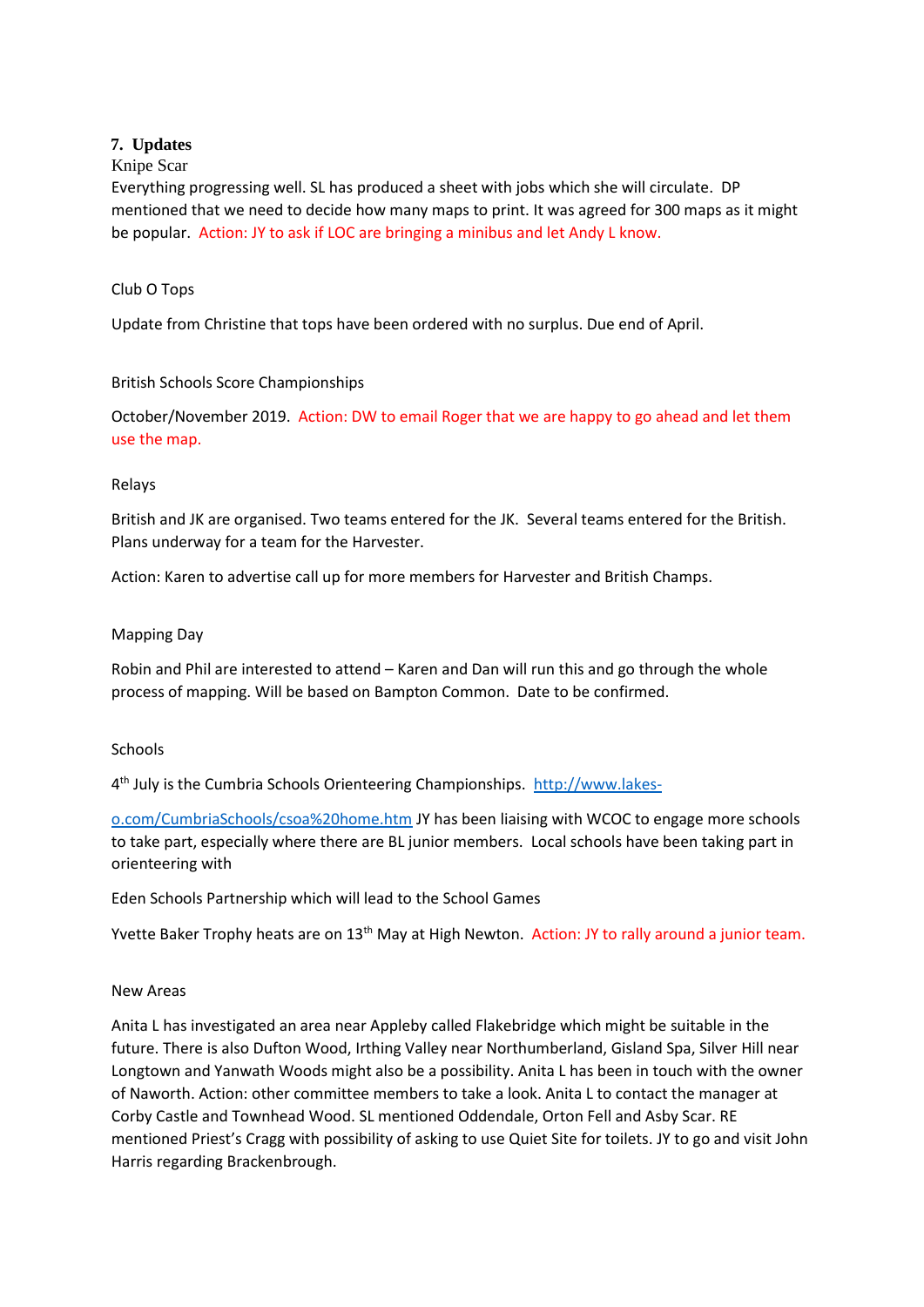## Club Nights

Stella will discuss with Gerry regarding possibility of running at Penrith Park and Lazonby Village

## **8. CST 2019**

Date is March  $17<sup>th</sup>$ . Lots of discussion about different areas and decided to approach South Ribble about Scout Scar and consider Yanwath Woods and Lowther Park. Action: SL to enquire with South Ribble OC and Anita L to enquire about Yanwath Woods and Lowther Park.

## **9. GDPR Guidance for Club**

RE summarised the requirements for the new data protection legislation for the club, recommending that we need to include standard data protection paragraph onto pink slips and on final details. We also need to tell people what we do with their data and include within a privacy policy. All clubs should have a privacy policy visible. Discussion around how we will ensure this happens for all events planned. This has also been discussed at the NWOA.

There was a general discussion about the forthcoming changes to data protection. It was emphasized that information such as a competitor's results constituted relevant data and that competitors had the right to have this information withheld. The emphasis was now on people 'opting-in' rather than 'opting-out' and entry and membership forms must recognise this. Action: It was agreed that BL recognised the content and importance of the new legislation and that we would strive to fulfil our o bligation under the new rules.

Further discussion about membership list and agreed we don't need to do anything further.

## **10. Club Employer Liability Insurance**

RE drew our attention to the BO Membership Insurance. The Committee has seen the update and noted its contents. Action: for all committee members to look at this update.

## **11. Promotion with Nestles and McCain**

Deadline has now gone so this will happen.

SL reported about the Active Cumbria letter. Action: SL to update contact details so she gets this. Andy reported there is a suggestion that NWOA should bid for JWOC in 2020. Andy L outlined some of the financial and area requirements from a positive and negative. Clubs need to give feedback by October. General feeling this would be a negative idea due to embargoed areas for a long period of time. Action: Andy L to write an initial response based on our initial feelings about this.

Discussion about Planners course.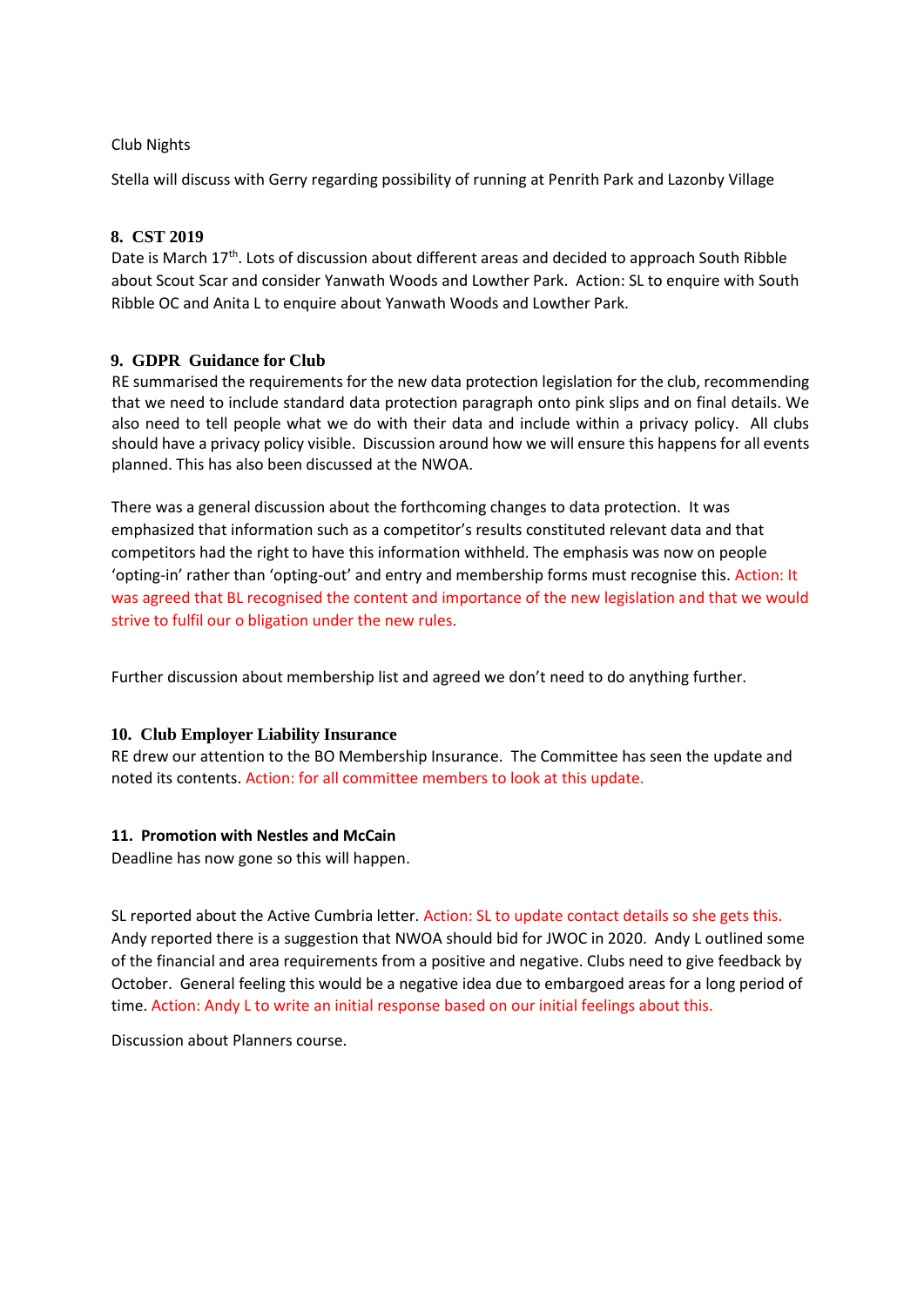# **MINUTES FOR BL COMMITTEE MEETING Monday 4 June 2018 7.00pm**

## **1. Welcome**

Gerry Garvey, Richard Evans, Stella Lewsley, Andy Lewsley, Anita Laird, Jeff

Powell-Davies, Dick Whitworth, Jane Yates

## **2. Apologies**

Christine Goulding, Dan Parker

## **3. Minutes of the meeting on 21 March previously circulated agreed**

## **4. Matters Arising not covered elsewhere**

None

## **5. Treasurers Report**

LOC to pay us £140 for borrowing SI boxes. Subsidised recent relay teams.

## **6. Feedback from fixtures** a Knipe Scar

Seemed to be approved of as a new area – no specific comments. From a bracken perspective, it could be used up to mid-May without problems or night event. Fantastic weather. Use of hall successful. No problems.

## b Nunwick

Successful event with nearly 60 attended. Some new members attended.

#### c Club Training

Not many attended. Monday 11<sup>th</sup> June Castle Park. Action: JY to let schools know.

## d Junior Coaching

Successful series of three sessions ran by Isabel followed by a session with WCOC. Action: JY to email around junior parents to review and plan future sessions.

## e Mapping Day

Seemed to go OK. DP suggested they could do it again if there was interest, possibly with more emphasis at getting going with OCAD (for the OCAD beginner).

## f Club Kit

Good feedback and thanks to Christine for organising.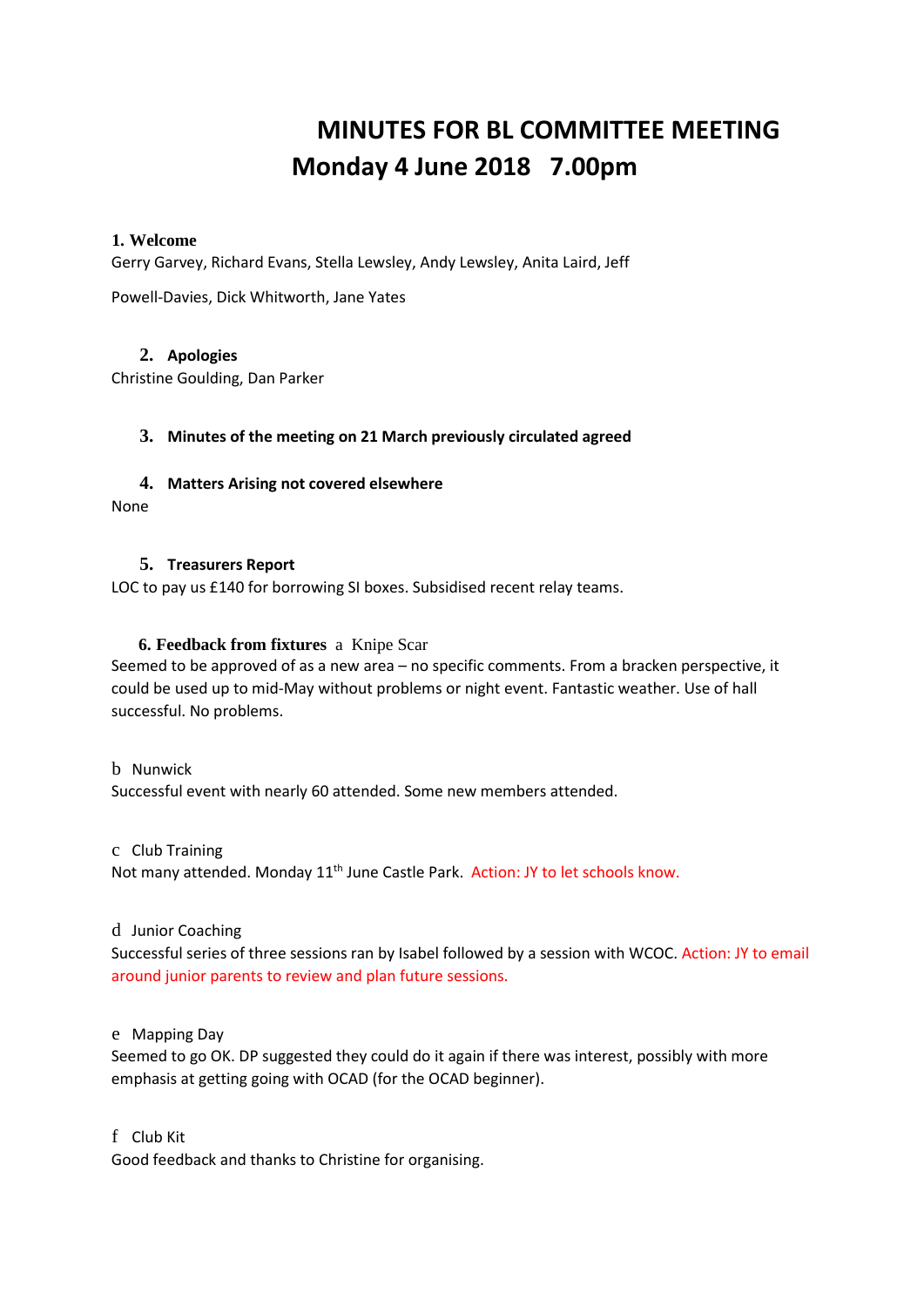g Yvette Baker Heats

Great to see a full team and all juniors did well. Andy mentioned changes to Peter Palmer Relay on 8 th September. Action: JY to ask juniors if interested.

**7. Updates (not covered elsewhere)** a Harvester

Relays Not doing it this year.

b CST Final Transport Agreed to have a bus. Action: SL to get some quotes.

c Nestles Promotion

Vouchers available for people to attend events. Will deal with if arises.

d Bampton Common and Butterwick Crag new map

Not so much progress recently due to other commitments, but now using LIDAR data for some of the area in conjunction with the OS5 data. If there was a target event next year then we should be OK for that.

## **8. CST 2019**

Date: March 17<sup>th</sup> SL has completed actions from previous minutes to ask other clubs for areas. Stella has asked Martin Bagness about Loughrigg Fell. Dick mentioned using Askham Fell and there was discussion about whether to wait for Martin to confirm, and to find out about Askham. Action: Anita L to ask about the campsite.

## **9. Fixtures 2019**

1<sup>st</sup> September Level C To ask Dan and Karen if they are available to plan and if the maps are ready.

3<sup>rd</sup> November Level C High Pike

Saturday Level D events

12th January Hackthorpe

9th February Gelt Woods (GG)

6<sup>th</sup> April Aughertree

11<sup>th</sup> May Hallin Fell

15<sup>th</sup> June Brampton Urban event (to tie in with an urban league event in Newcastle). 13<sup>th</sup> July Eycott Hill

12th October Watermillock

7 th December Talkin Tarn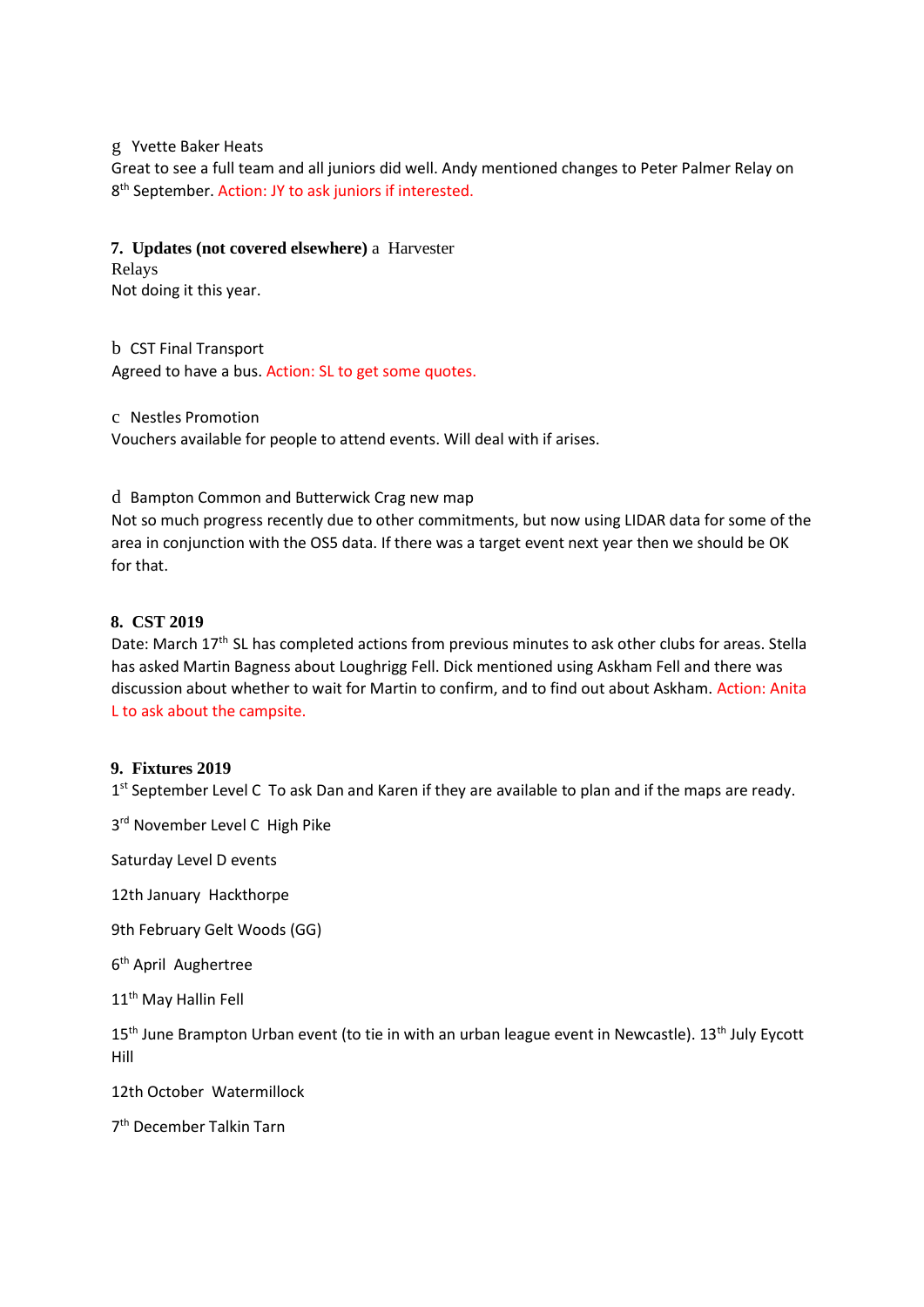## **10. GDPR Guidance for Clubs**

Richard proposed JP-D and him meet to discuss this further so the club is working towards compliance. JP-D raised the issue of providing medical forms at events. Action: sub group to meet

## **11. Any other business**

AGM: RE to ask about the  $11<sup>th</sup>$  or  $18<sup>th</sup>$  October for the Rose and Crown, Low Hesket Hall.

Anita L suggested the need for an Access Officer. Anita is willing to mentor this person. Anita L to ask Karen to ask in the bulletin if anyone is interested before approaching individuals.

GG has researched some stake prices at £18 per BS7 station. Agreed to buy 50. Will decide numbers at next meeting. Action: JP-D to bring one to the next meeting.

**12. Date of next Meeting Monday 23rd Action: Anita L to invite L5D planners.**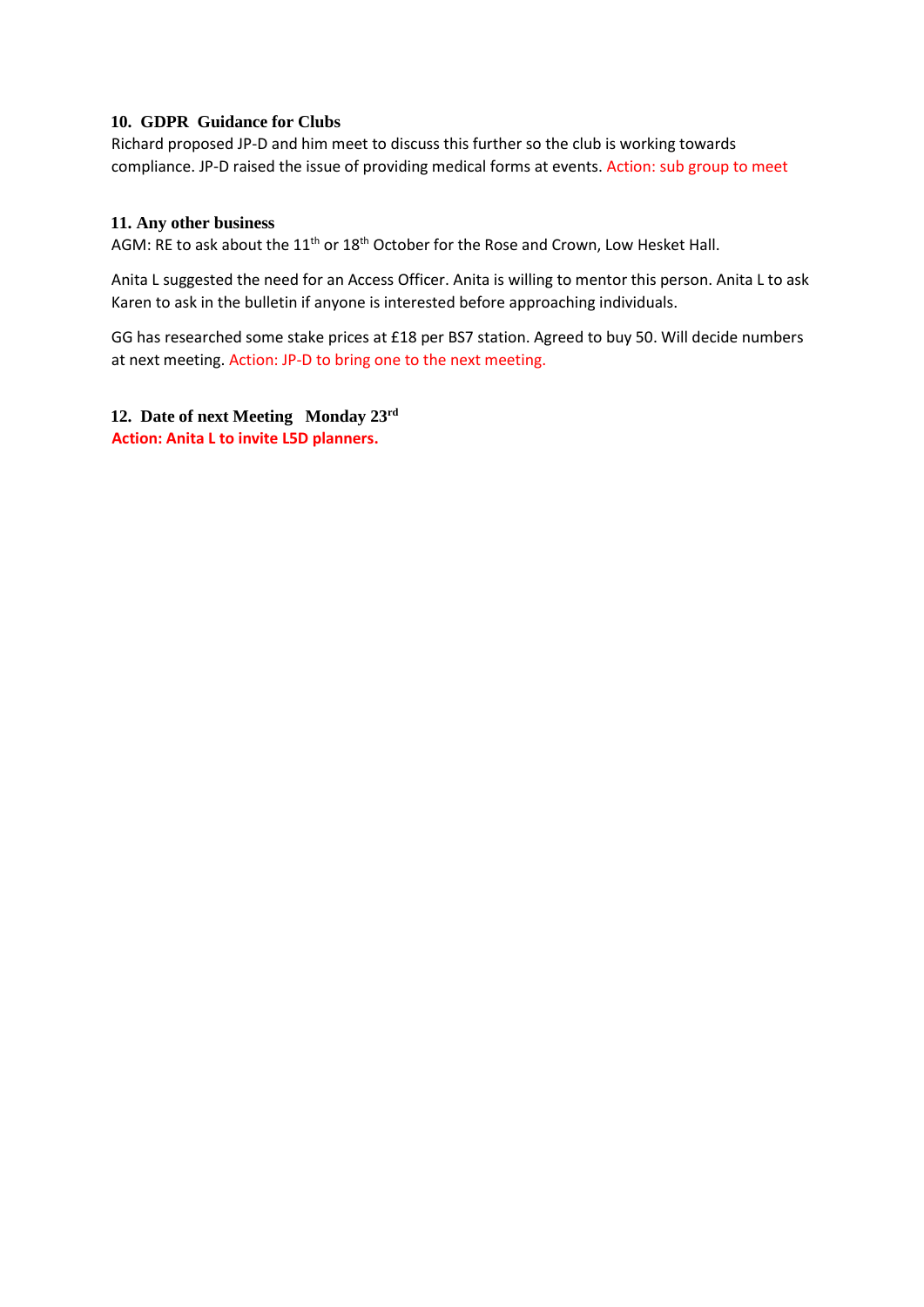# **MINUTES FOR BL COMMITTEE MEETING Monday 23 July 2018 7.00pm**

## **1. Welcome**

Gerry Garvey, Richard Evans, Stella Lewsley, Anita Laird, Jeff Powell-Davies, Dick Whitworth, Paul Williams, Dan Parker, Jane Yates

## **2. Apologies**

Andy Lewsley, Christine Goulding,

## **3. Minutes of the meeting on 4 June previously circulated**

Minutes agreed. Draft minutes to go on the website as soon as available update if needed after the next meeting.

## **4.Matters Arising not covered elsewhere**

None

## **5. Treasurers Report**

Carlisle Parks: £102 income with £50 levy

Alston Urban £132 income with £60 levy

## **6. Feedback from**

**a Carlisle Parks:** Positive feedback with 43 runners, some discussion about control placement.

Thanks to Gerry for organising. **b Alston Urban:** Positive feedback with 45 runners (with 26 at both Alston & Barnard Castle). Thanks to Tricia and Brian Davies(NATO) who enjoyed planning the event. Discussion about tags on kites with details of permission given. Agreed to do this next time for urban events. Action: J-PD to produce a shortened version and Anita L to laminate

Further discussion about Brampton and Alston being part of the UK Urban League.

Action: Anita L to make enquiries

## **7. Updates (not covered elsewhere) a CST Coach**

#### **quotes (Stella)**

SL has researched and found two quotes – one driver/2 driver £450 or £750 (48 seater). 17 people signed up so far (4 don't want a lift). Action: JY to email junior parents

## **b BS7 Stations (Jeff)**

J P-D showed everyone the base station. Much discussion about the size. Agreed to buy 60. Action: All to observe other club equipment at the L5D and make a decision after.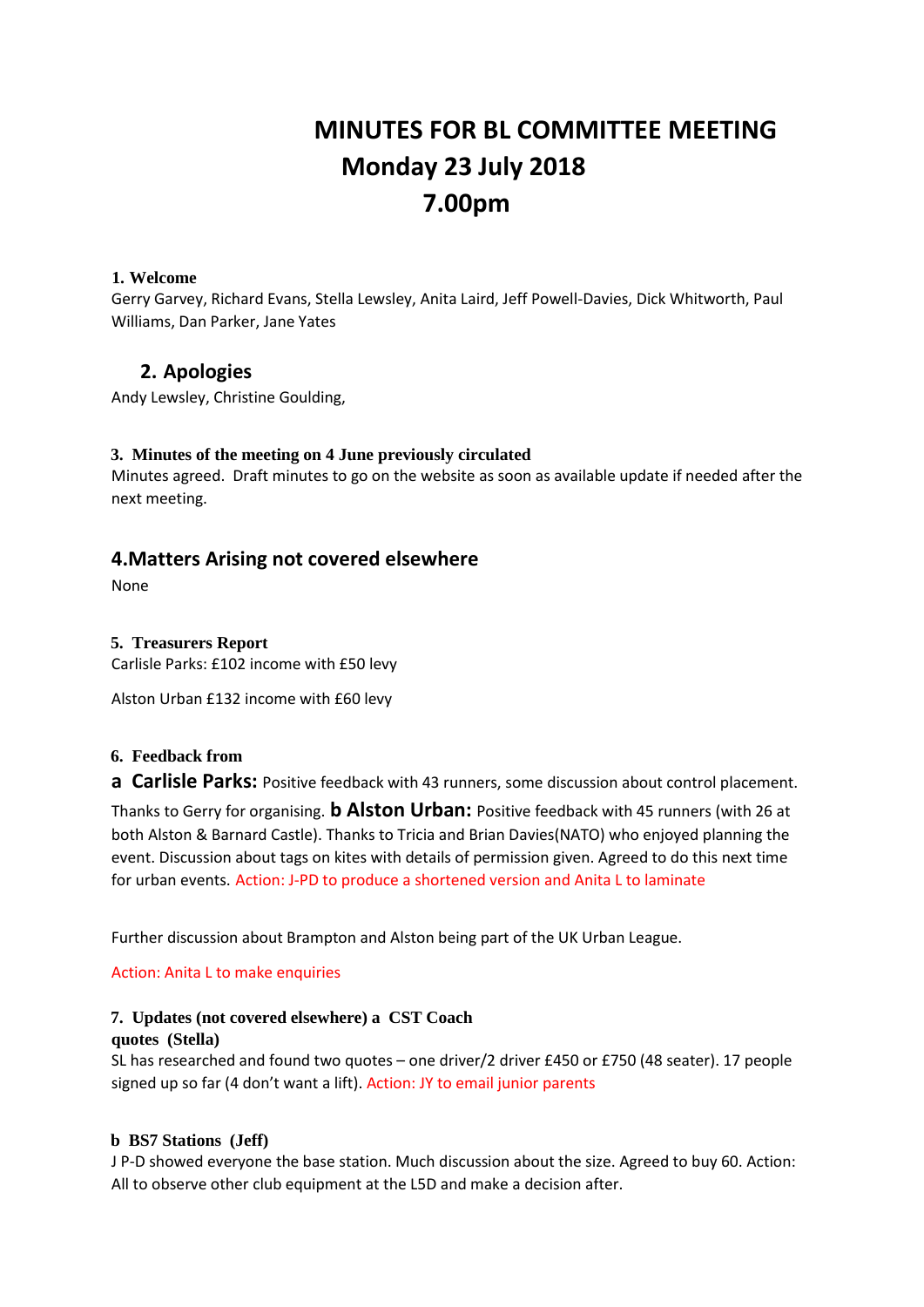## **c AGM (Richard)**

RE reported that Rose & Crown pub is not suitable. SL to investigate 11<sup>th</sup> or 18<sup>th</sup> October for Stoneybeck Inn.

## **d Campsite Car Park for Askham CST 2019 (Anita Laird)**

No further update on the car park. DP reported that we may have the Bampton map ready. Further discussion regarding weather/parking. Action: Anita L & DP to to find out about parking for both areas. Decision to be made at next meeting.

Martin Bagness had got back about Loughrigg and SL reported new landownership from National Trust.

## **8. L5D Update**

SL reported on the immense logistics still to be sorted. Further discussion about access with vehicles to start for maps and other equipment. DW mentioned refund of entry fees. Agreed to pay back lowest rate to helpers.

## **9. CST 2019**

See above 7d

## **10. Fixtures 2019**

Dates from previous minutes still stand. Will come back to this at the next meeting

## **11. GDPR Guidance for Clubs**

RE and J P-D have looked at a template from another source and are working on this.

Action: Will send draft copy to everyone

RE reported issues around taking photos and privacy. Discussion around how this impacts on the club and actions required. Action: RE & J P-D to continue to research

## **12. Beacon Fell (information forwarded on 19 July)**

SL further reported on housing development and the impact on the Beacon. Action: SL to write a letter of support

**AOB** Discussion about club night in Penrith Parks. Action: GG to plan and SL/Andy

## L to put out controls on September  $10^{th}$

Congratulations to BL Juniors who did really well at the Cumbria Schools Orienteering Championships with many firsts and a second place.

## **13. Date of next Meeting**

## **Monday 24th September**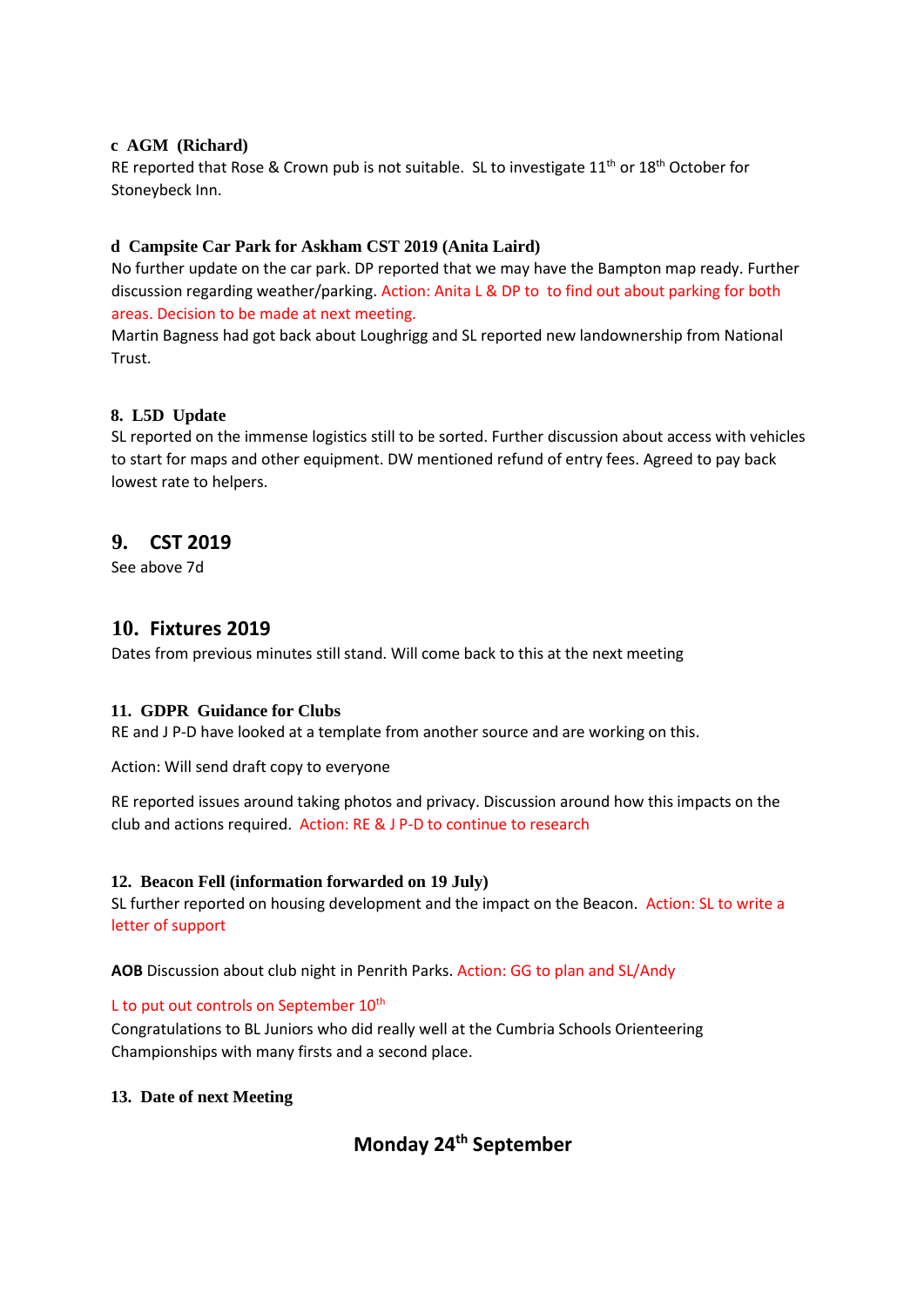# **BL COMMITTEE MEETING Monday 24th September 2018 7.00pm**

## **1. Welcome**

Richard Evans, Stella Lewsley, Andy Lewsley, Anita Laird, Jeff Powell-Davies, Dick Whitworth, Jane Yates, Paul Williams, Christine Goulding, Dan Parker

## **2. Apologies**

Gerry Garvey

## **3. Minutes of the meeting on 23 July previously circulated**

Minutes agreed

## **4. Matters Arising not covered elsewhere**

CG is getting an order together for club clothing. Agreed for the same subsidy. CG to contact Karen for reminder in the bulletin.

## **5. Treasurers Report**

DW has done the books for the end of year. There is a £815 surplus, mainly due to NW £1000 grant. Also, money still to come in from L5D.

## **6. Feedback from a Askham L5D**

CG reported they worked well as a team. Really successful event with very good feedback. It was also the biggest entry for all the L5D. Folder to pass on for next year. Special thanks to Isabel for all her hard work. File to be passed to the Chair. RE made a recommendation for future Level C and above events to have two organisers. All agreed.

RE has taken the comprehensive safety file from the event and is slimming it down for future Level C events.

## **b Club Training Penrith**

Really good event.

## **c Swindale**

Went very well with no complaints with 150 people attending. Discussion about the portaloo that went missing after the event. Anita L has been in touch with BO with regard to whether we are insured which we are not due to an exemption of unexplained disappearance. DW has also been in touch with Roger Jackson as toilets are hired via WCOC. DW informed everyone of the cost of a new one. General feeling is to leave it for a few months to see if it turns up. SL to get in touch with the newspaper. Total income from the event was £724 and we still need to pay Lowther £1 a head and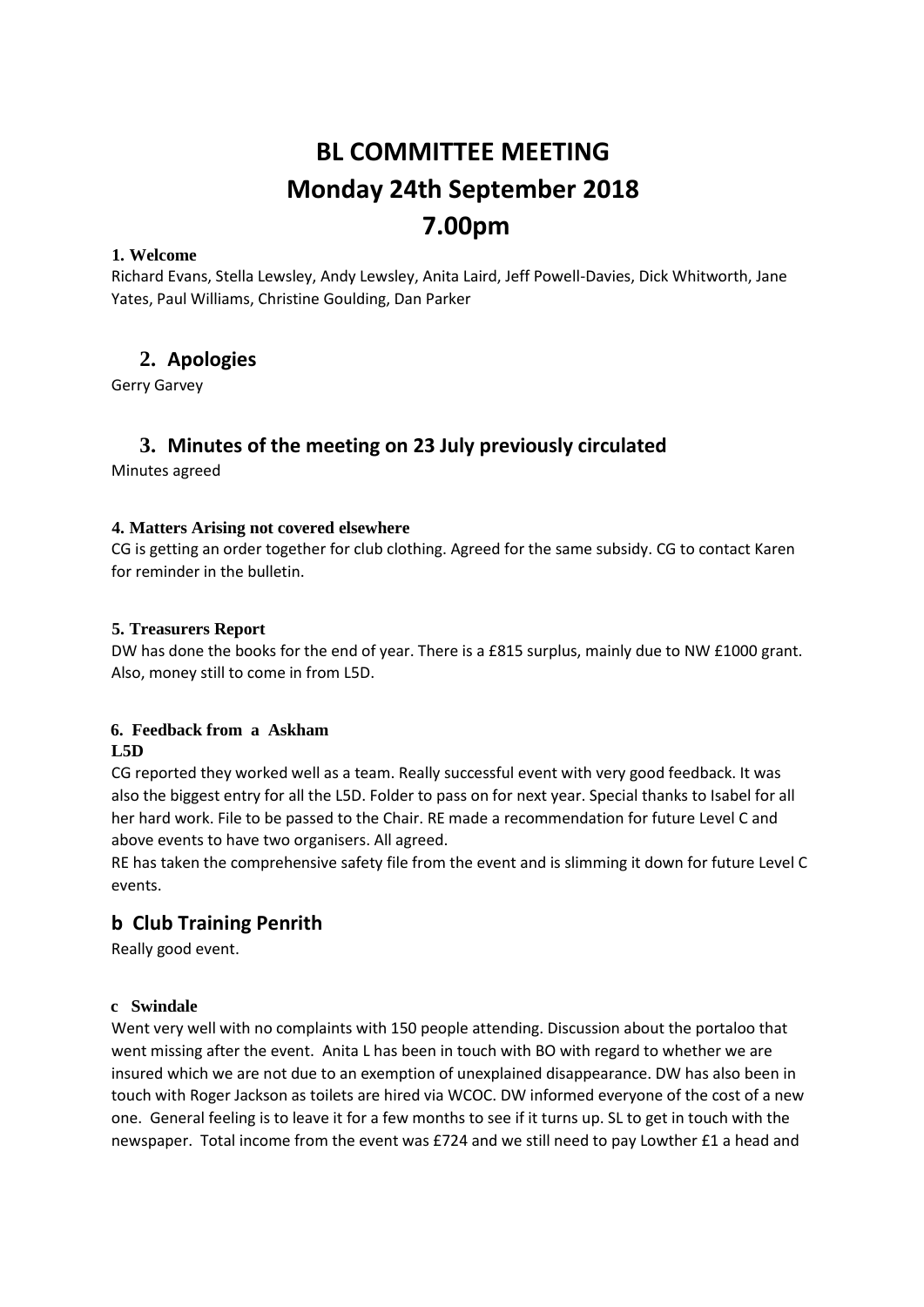United Utilities £1.20 a head with a £45 admin fee. Also, maps will be around £45. It's possible we may make a loss on the event.

## **7. Updates (not covered elsewhere) a CST 2018 (Andy)**

Andy L has sent the entries off last night and we have a strong team. The drop off for the coach is 1km from the event centre. 25 on the coach so far. Entry fees are £15 for senior and £8 for a junior. Action: JY to contact junior parents to see if there are any more takers. Agreed for £8 for coach flat rate, £5 off senior entry and free entry for juniors.

## **b BS7 Stakes & Stations (Jeff)**

Discussion about purchase of stakes after use at the L5D. DP mentioned they were quite heavy and didn't always secure in tricky ground. Agreed to purchase 60 (half 50cm and 60cm). **c AGM** 

## **(Stella)**

Menu is not available yet but SL will circulate before the evening. Order on the night as you go in. SL needs a list of who is staying or standing on the committee. Action: SL to check with members if they are willing to stand.

## **8. CST & Fixtures 2019**

Agreed for Bampton Common on  $17<sup>th</sup>$  March on the new map! DP showed us the wonderful new map. September Level C Askham November Level C High Pike

## **9. Club Training Nights & Christmas Social**

SL reported the situation regarding club nights and appealed for other members to come forward to organise. J P-D reported that Keith Tonkin has offered to organise an urban score event. Anita L needs to know dates for registering so insurance is valid. Jenny has said she will organise the Christmas Social on Monday 10<sup>th</sup> December at Bothel Hall if available. Action: SL to contact Jenny.

## **10. NWOA AGM & CDM Meeting 13 October (agenda attached)**

RE is planning to attend.

## **11. Annual BO Return**

DW is dealing with this.

## **12. GDPR & Photography at Events**

RE and J P-D have created a draft policy and will circulate.

Defer discussion about photography until the next meeting. Action: RE will put together something for the next meeting.

## **13. AOB**

Club awards. Need to get the trophies back.

SL mentioned trestles. Action: SL to do some research.

Angela suggested we should update to OCAD 12. Discussed some of the issues. Will further discuss if necessary at a future meeting.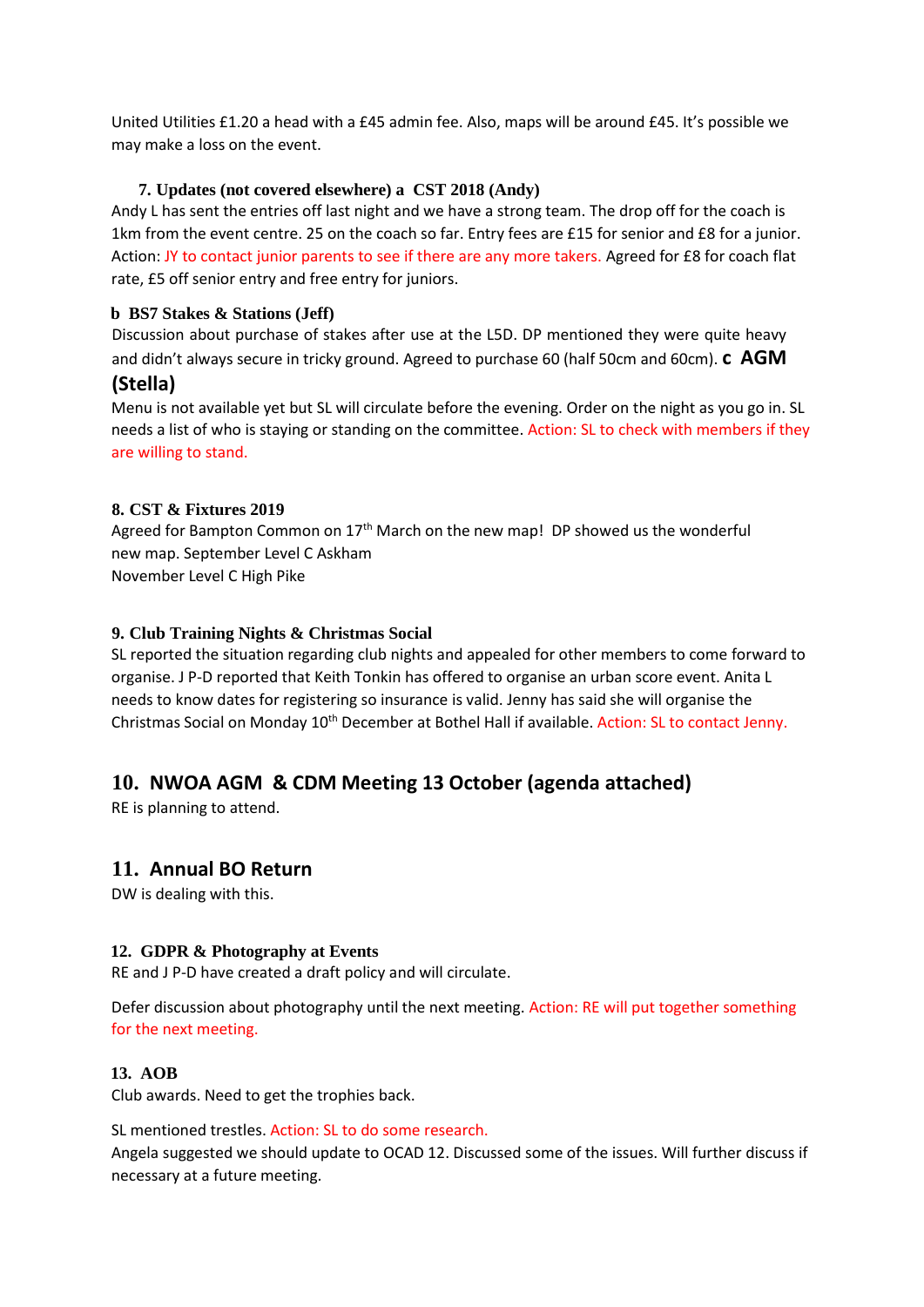## 14. Date of Next Meeting 19th

November 7pm.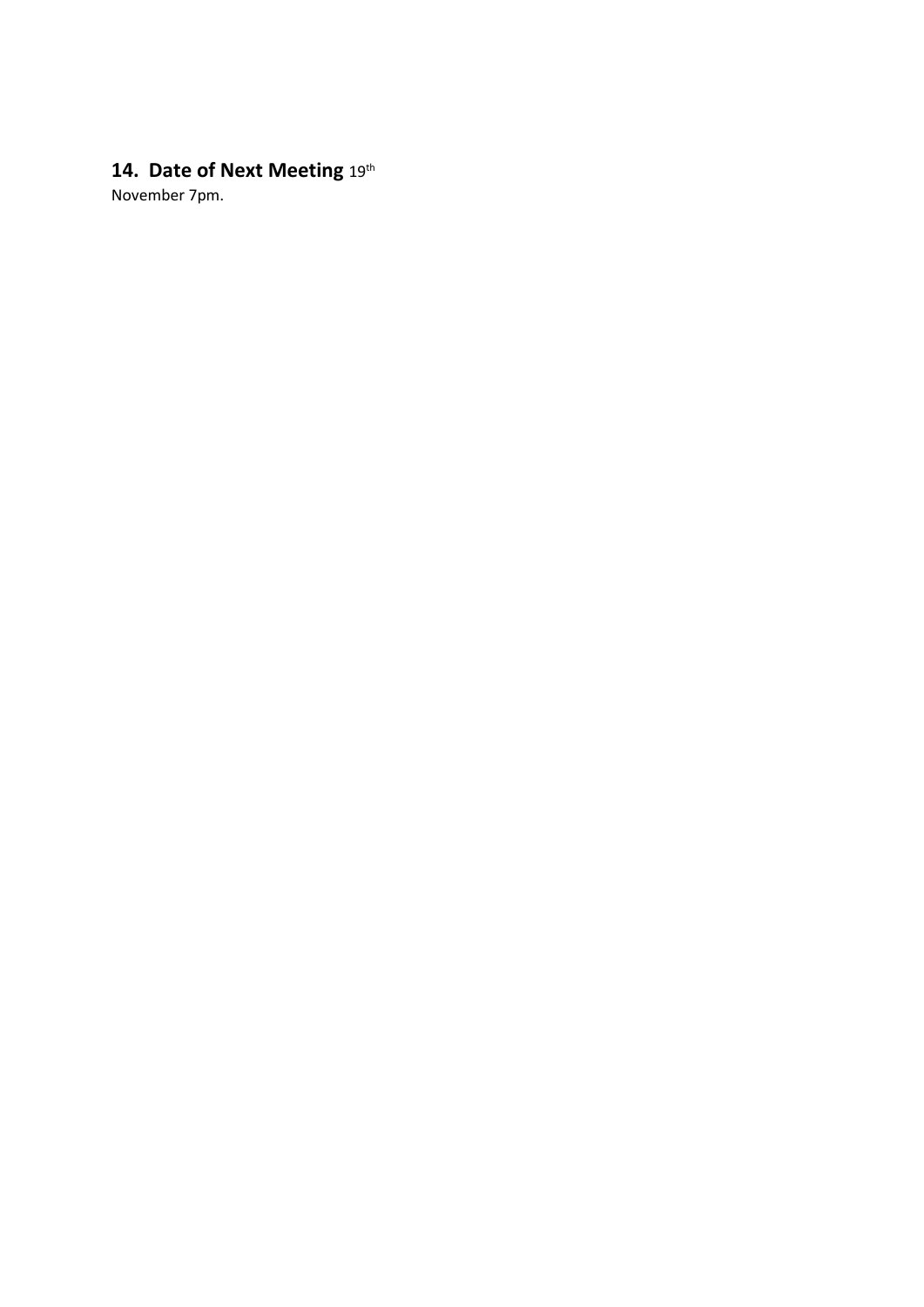# **Borderliners Orienteering Club AGM Minutes 2018 Stoneybeck Inn, 11 October**

## 1. Present

Stella & Andy Lewsley, Christine Goulding, Dick & Angela Whitworth, Richard &

Anita Evans, Anita Laird, Jeff Powell-Davies, Isabel Berry, Raymond & Jenny

Wren, Karen Blackburn, David Rawle, Chris & Helen Lates, Karen & Dan Parker,

Dougal Kyle, Marguerite Pennell, Shirley & Richard Moss, Carol Edwards, Paul

Williams, Jane Yates (minute taker)

## 2. Apologies for Absence

Louise and Gerry Wilson, Di Mitchell, Alan Fowler, Andrew & Judy Suddaby, Mike & Joan Cumpstey, Christine Kiddier, Keith Tonkin

3. Minutes of the 2017 AGM (previously circulated) Minutes agreed - proposed by Dougal K and seconded by Dick W

4. Matters Arising not otherwise on the Agenda None

## 5. Chairman's report (read by Richard)

It has been an extremely successful year both for the club and for many individual members, and I'd like to begin by thanking everybody who has been involved in any way- which of course is everybody in this room, plus many others!

The most important event was of course our Lakes Five day on Askham Fell. There were 1655 entries, the most for any of the five days. The organisation was excellent thanks to the organising team of Isabel Berry, Christine Goulding, Anita Laird and Raymond Wren- names in alphabetical order!- and the sun shone.

The club has put on 14 events- 1 Level B (Askham), 9 Level D, 2 Level C and two special events- the New Year Charity event (thanks to Raymond and Jenny) and Angela's Birthday Event.

Turning now to individual achievement, I'm very grateful to Andy for providing a list- however he prefaced it by saying: "I cannot be certain that I have got them all, mainly because there have been so many successes."

Highlight has to be the World Masters Medals for Keith Tonkin - silver in the Sprint and Christine Kiddier - Bronze in both the Sprint and Forest race.

Following that Christine is British and JK champion at Classic and Middle and Sprint.

Keith is British Sprint Champ (and 4th at middle).

Stella was 2nd at JK and 3rd at British Classic and middle.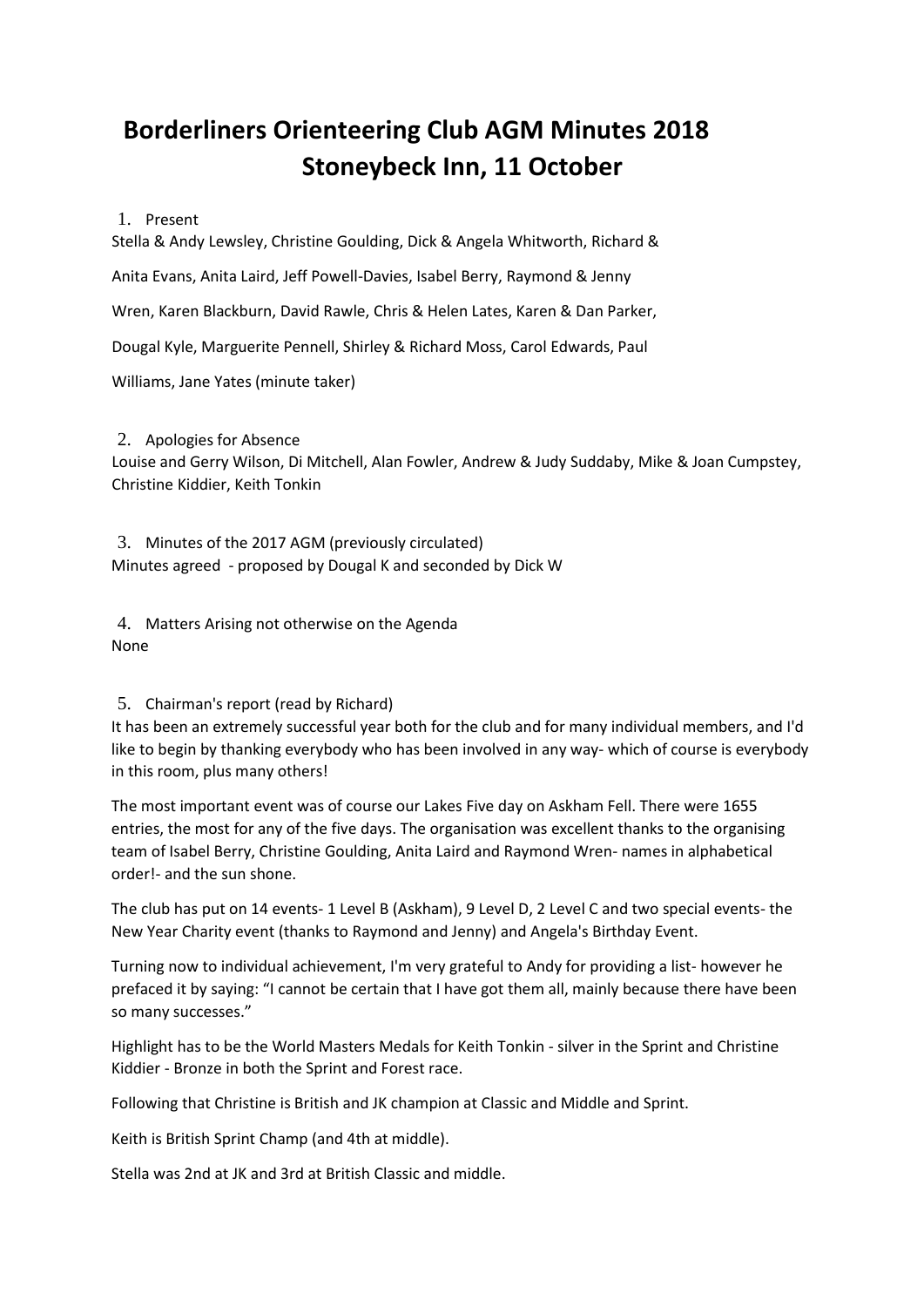Stella won the France O week in the Vosges and the Lakes 5 Day, and 2nd in the Kempen 3 day (Belgium) and 2nd White Rose W45, and the Irish Champs sprint, middle and classic

Carol Edwards is British Champ at Sprint.

Karen Parker won JK and was 3rd British classic.

In domestic relays we had silver at the British in W50 and W60 and 2nd at the Scottish relay in the 18+ handicap.

At the Portuguese O Meet Karen Parker and Christine Kiddier both won and Stella was second.

The Ypres urban races saw Keith Tonkin finish 3rd.

Andy and Stella both won the Leinster Champs in Ireland.

We qualified for the CST final (just) beating RR a club who two years ago finished 2nd.

Quote from Andy "There are many more good results, it has been a great year."

In addition to all this, club members have been active planning, controlling and Organising high status events (particularly Dan & Karen). Dan and Karen have also been active mapping, with two new maps produced this year. There is an urgent need for new competition areas so this is a hugely important contribution. Dan and Karen also ran a mapping day, based at their home, aimed mostly at novice mappers and we hope to build on that. To quote Andy again "We punch way above our weight. We are a genuine small club but we can organise a day of the Lakes 5 Day, mainly because the BL machine knows what to do. Talking to other clubs I think we are quite special."

All this activity does not happen in isolation of course, there would be no events without the enormous volunteer effort that makes things possible. I must again thank everybody who has been involved in any way this year. The club would be nothing without the friendship, companionship, willingness and experience that we see at every event.

However, things do not stand still, and looking at the committee posts on the agenda, we can see that four post-holders are standing down, and there have been three vacant posts for the whole of last year. So it's important that anybody who feels they have something to offer comes forward so that we can continue with what we are doing. Finally I'd like to note that after 30-odd years, Dick Whitworth is stepping down as Mapping Officer. This huge contribution to the club cannot go unmarked- thousands of hours of work in the field and at home. Dick also prints the majority of the maps we use- time consuming technical work in its own right.

## 6. Schools & Youth Development officer's Report (read by Richard)

Our juniors have also been achieving a lot and I'm grateful to Jane for this summary:- Quote from Jane: "Lots of positive to report."

A significant development this year has been three dedicated coaching sessions in the spring term attended by 12-15 juniors aged between 8-16 years, at Miltonrigg, Talkin Tarn and Hackthorpe. The sessions were run by Isabel and supported by Jane. The focus was on moving from Orange to Light Green.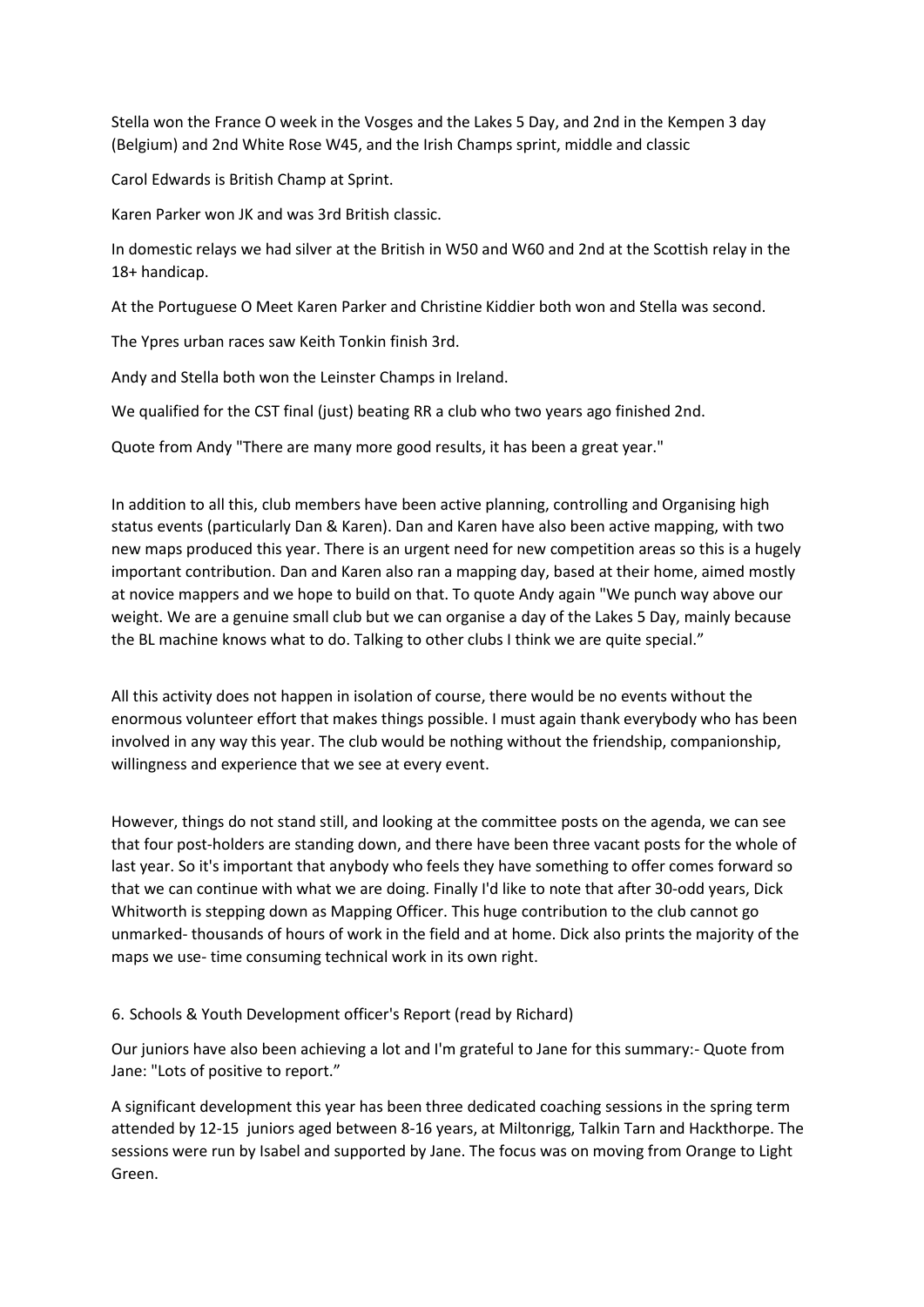We've also attracted 4 brand new junior BL members during the coaching sessions. Tom and Ruben then went on to be successfully assessed for North West Junior Squad so they join Laura and Zoe who train with the squad on a monthly basis.

Christine Kiddier has been travelling with the juniors and assisting with the sessions.

Juniors have also attended a coaching session in Borrowdale run by WCOC.

Notable junior achievements in competitions this year were a team entered in the Yvette Baker Trophy which saw 9 BL juniors on a tough course on Newton Fell.

Juniors also took part in national events at the Compass Sport Trophy, JK, Lakeland 5 day, White Rose Weekend and York City races with some notable podium places from Maria, Isabel, Laura , Maisy and Lewis.

BL juniors were successful in the Cumbria School's orienteering competition with notable podium places from Finn, Laura and Ruben.

We have a growing group of seniors who are keen to support junior development and we are currently looking at ways of maximising Saturday morning events for socialising and coaching for juniors. Contact with local schools and the Eden Schools Sports Partnership has also been made and this will be developed upon in the coming year to encourage more juniors to attend local events. "It certainly feels like the juniors have got to know each other this last year and there's more of a team spirit which is fantastic to see!"

So, huge thanks to Jane and Isabel for all the work which is really beginning to bear fruit.

## 7. Membership Report (previously circulated)

Richard reported about stability of the membership. 1 additional member. RE thanked Richard and Shirley Moss

## 8. Club Night report

Jenny reported there have been 7 club nights. October was abandoned at

Armathwaite due to an electrical fault in the village. November at High Hesket Village Hall, 9 attended. Xmas social, 24 members attended. Venue is cold so a change of venue for this year. Angela's February event in Carlisle, only a handful attended. Angela has offered to repeat in the spring. April was Rickerby Park. Gerry organised Penrith in November which was very well attended.

In 2017, 9 club night's average attendance was at 14.2. In 2018, with 4 events this has an average of 8.7. Some members would like to step down so new volunteers are needed. SL proposed the second Monday of every month except for the social so everyone knows when it is and there is no confusion over dates. There was a grid at the AGM for volunteers to complete with list of venues which anybody else can put their name on the list. SL reminded everyone that one person needs to be a COLA member or L1 or L2 coaches need to be present. Anita L also needs to know where and when the training is so it can be insured with BO and organisers need to keep a list of attendees. Dick will continue to prints the maps. Don't forget to let Karen Blackburn know for the bulletin.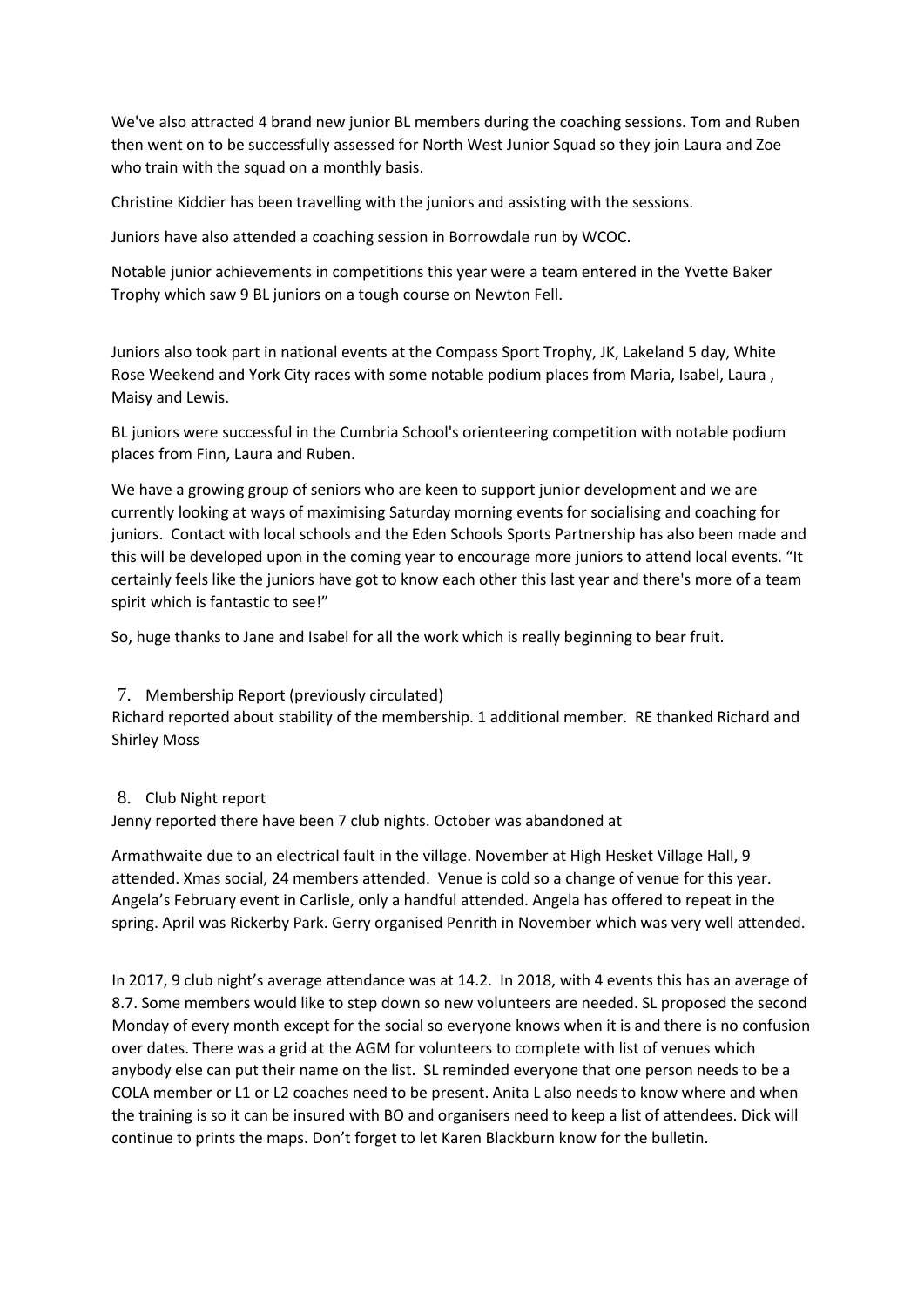## 9. Treasurer's Report & Financial Statement

## Copies circulated at the meeting

Surplus of £815 due to grant from NW region of £1000 (as for every club for development). Grant was used to buy OCAD 12. L5D equipment was paid for by NW Region. Fingland Rigg made a loss of £7.20 as English Nature asked for a gift of £25. Event at Swindale North incurred costs of £193 to Lowther and £120 to United Utilities. Never had to pay fees in the past. Anita L reported that Lowther charge a standard £1 per head for any event. An issue this time was that a small amount of Lowther land was needed for parking which incurred the additional cost. Discussion about considering we charge higher entry fees in future if additional costs are incurred.

Dick reported that one toilet had been stolen after the event and we will have to pay for a replacement if not found. We are expecting a payment from L5D.

Membership Fees – Dick suggested we leave the fees as they are at £5 per adult and £1 per junior. RE proposed. SL seconded.

Thanks to DW for all your hard work in Treasury.

## 10. Club Awards

**Junior**: **Tom Rawle and Ruben Razzetti**. Richard commented that both have enormously improved and are now NW Junior Squad members. Boys will share the trophy for 6 months each. Stella to retrieve the junior trophy.

**Senior**: **Gerry Garvey** Richard commented that Gerry is standing down after several years on the committee because of work commitments. He has put an enormous amount of work in, organising events and also as vice chairman and NWOA rep. Thanks for all the work and best wishes for the future.

## 11. Election of Committee and other Post holders

Thanks to Stella for rallying around everyone to consider joining the committee. See below for new list.

## 12. AOB

Fixtures Officer: SL reported that Anita L is struggling to visit areas and make new contacts to progress our areas. Anita L gave an example of a location and the work involved in finding out the owners and making contacts. Anita also mentioned the possibility of mapping Lowther gardens and woods. Anyone who is able to help with new areas, please contact the committee.

Personnel for club training and events to be circulated after the meeting for completion.

19<sup>th</sup> November for next committee meeting.

50th Anniversary Border Liner in November. First event was in 2020. Please suggest ideas to committee.

Raymond reported that the recent Saturday event had attracted new members who asked when the next event was. Request for a sign and a note of next date to be put on SI results.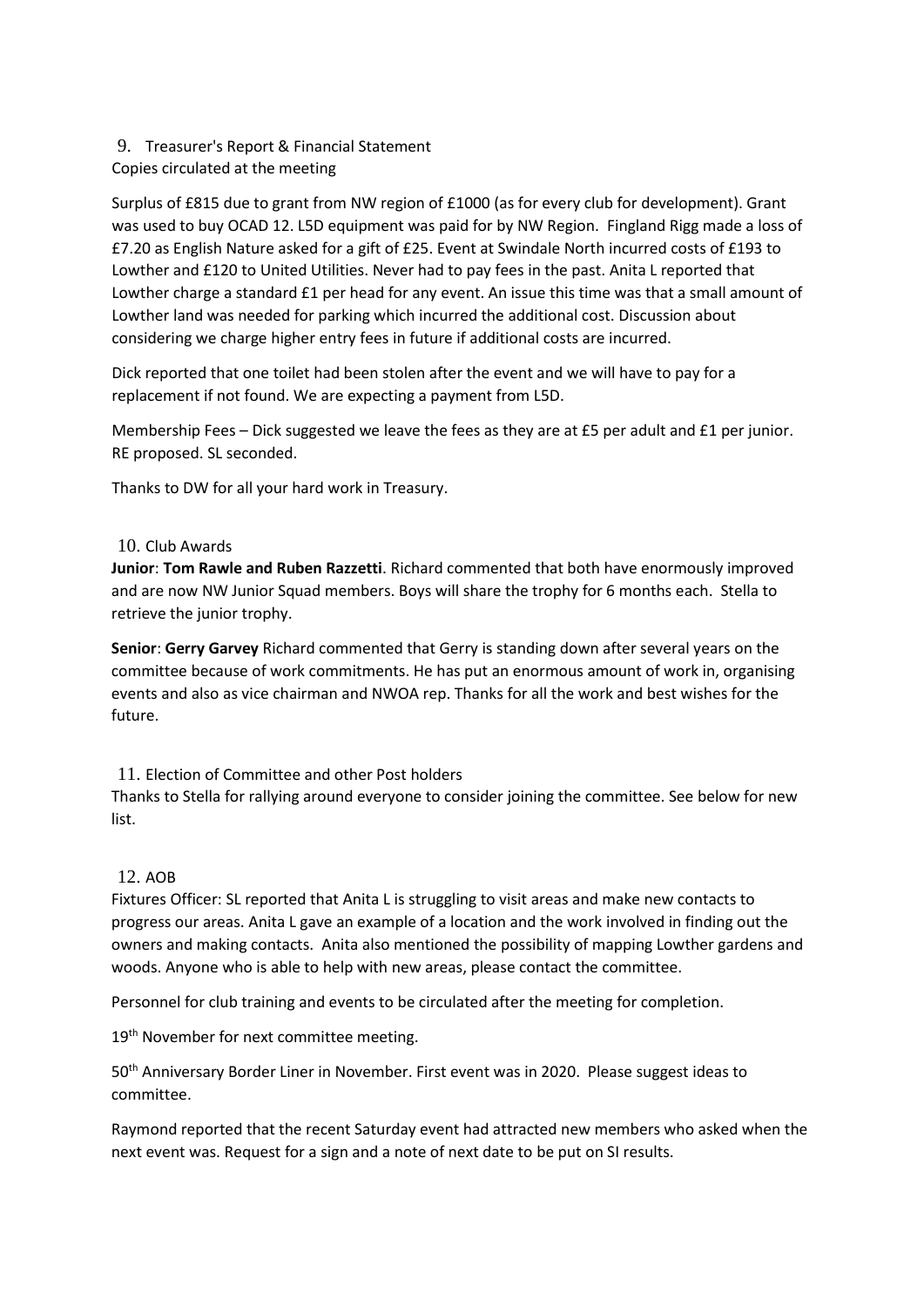Pin punches at L5D. 55 supplied and 23 returned. Raymond has been in touch with Dave Walton but no response. Richard will take an invoice to the NW meeting.

Angela commented on the inclusivity by Andy in the team events.

Raymond thanked the committee for everything that is done this year.

| <b>POST</b>                                     |               | <b>NEW POST HOLDER</b>            |           |                    |                              |
|-------------------------------------------------|---------------|-----------------------------------|-----------|--------------------|------------------------------|
|                                                 |               |                                   |           | Nominated Seconded |                              |
| Chair:                                          |               | <b>Richard Evans</b>              | RW.       | AndyL              |                              |
| Vice Chair:                                     |               | Stella Lewsley                    | <b>RE</b> | <b>JPD</b>         |                              |
| Secretary:                                      |               | Carol Edwards                     | Andy L    | <b>RW</b>          |                              |
| Treasurer:                                      |               | Dick Whitworth                    | IB        | <b>CL</b>          |                              |
| Fixtures Secretary:                             |               | Anita Laird                       | JY        | <b>JPD</b>         |                              |
| Minutes Secretary:                              |               | David Rawle                       | <b>SL</b> | CG                 |                              |
| <b>Club Coaching Officer:</b>                   |               | Christine Kiddier                 | <b>DW</b> | IB                 |                              |
| <b>Electronic Equipment Officer:</b>            |               | Jeff Powell-Davies                | AnitaL    | AndyL              |                              |
| Junior Rep:                                     |               | <b>VACANT</b>                     |           |                    |                              |
| Schools & Youth Development Officer: Jane Yates |               |                                   | <b>SL</b> | <b>RE</b>          |                              |
| <b>Relay Team Manager:</b>                      |               | Keith Tonkin                      | <b>RW</b> | AndyL              |                              |
| <b>Mapping Officer:</b>                         |               | Dan Parker                        | AW        | <b>JPD</b>         |                              |
| Committee Member - 1:                           |               | <b>Christine Goulding</b>         | <b>CL</b> | <b>DW</b>          |                              |
| Committee Member - 2:<br>Manager:               | Paul Williams | Karen Parker<br><b>DW</b><br>ΙB   | <b>SL</b> |                    | <b>CL Fixtures Personnel</b> |
| <b>Assistant Mapper:</b>                        |               | <b>Richard Evans</b>              | SL AndyL  |                    |                              |
| NON COMMITTEE POSTS<br>Press & Publicity:       |               | David Rawle                       |           |                    |                              |
| <b>Equipment Officers:</b>                      |               | Jenny & Raymond Wren              |           |                    |                              |
| <b>Membership Secretaries:</b>                  |               | <b>Richard &amp; Shirley Moss</b> |           |                    |                              |
| Club Emailer:                                   |               | Karen Blackburn                   |           |                    |                              |
|                                                 |               |                                   |           |                    |                              |
| Web-Site Manager:                               |               | Anita Evans                       |           |                    |                              |
| <b>NWOA Liaison Officer:</b>                    |               | <b>Richard Evans</b>              |           |                    |                              |
| Safety Officer:                                 |               | Raymond Wren                      |           |                    |                              |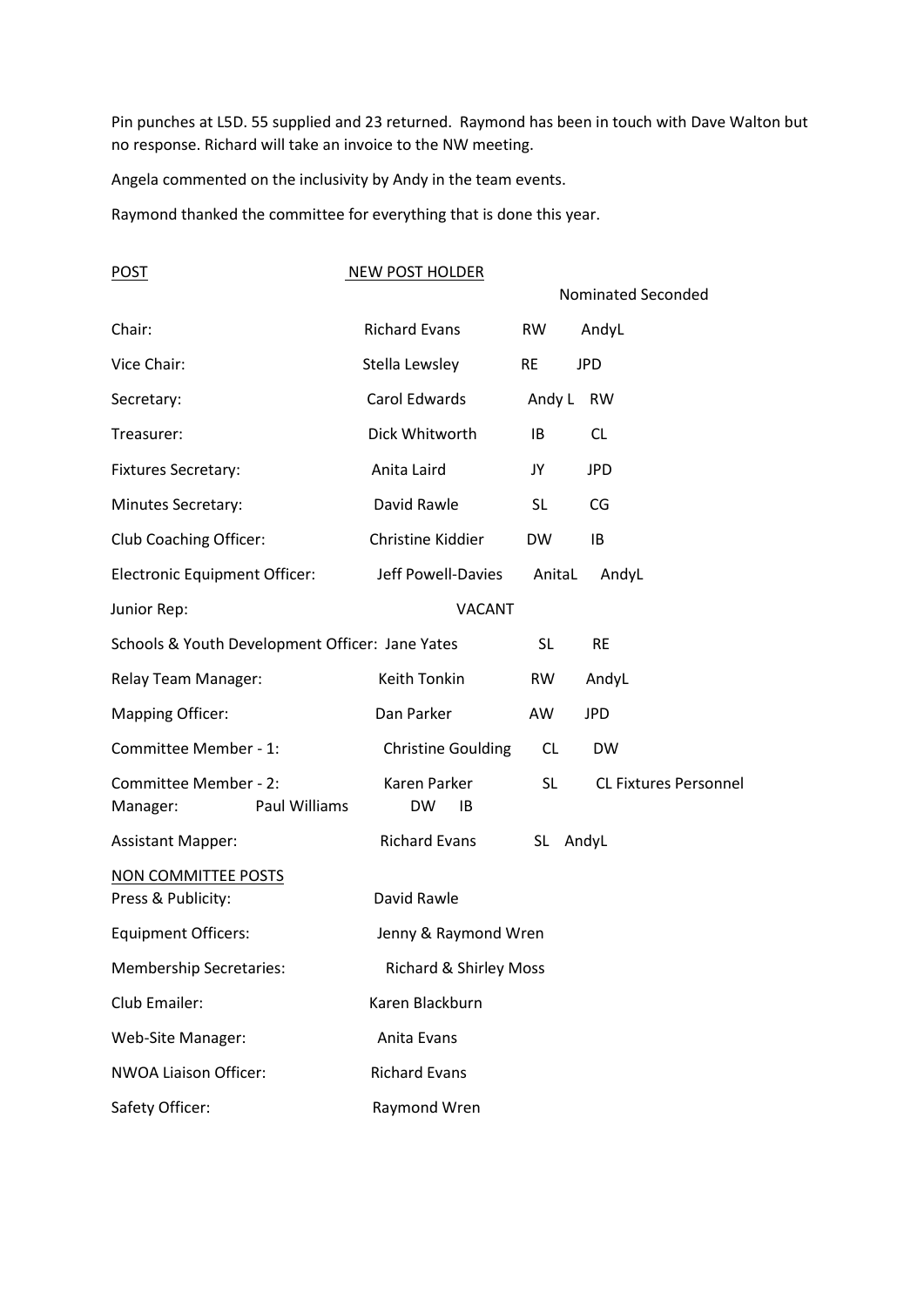## **Minutes of BL Committee Meeting**

## **Monday 19th November 2018**

## **1. Present**

RE, AL, DR, DW, JP-D, CG, SL, PW, KP, DP, CK, KT, JY & CE

## **2. Apologies**

Nil

## **3. Minutes of the last meeting, on 24th September**

Agreed

## **4. Matters arising not covered elsewhere**

Nil

## **5. Treasurer's report**

DW gave a summary of the accounts. To note that the club subsidised the Compass Sport Final trip by approximately £450 (club entries & travel)

## **6. NWOA AGM & CDM 13th October: minutes and proposal** RE gave a summary of

the meeting.

To note that Roger Smith is no longer the NWOA co-ordinator of controllers. This job is now being carried out by Jerry Purkiss.

The Lakes 5 Day raised a lot of money with a surplus of £31,000 to be distributed for specific development projects to clubs who apply for it. Applications need to be received by the March 2019 NWOA meeting and can include training.

The issue with the (53) missing pin punches continues. RW is looking into this for BL.

## **7. Feedback from**

- a) Faulds Brow,  $15^{th}$  October Good event.
- b) AGM Good venue and room.
- c) CompassSport Trophy Final A great day out for the club.
- d) Miltonrigg,  $17<sup>th</sup>$  November 67 entries. Enjoyable event. The format of holding the junior coaching after the event was successful.
- e) Report on accessibility of Priest's Mill/Gowbarrow DR gave a summary of recent correspondence with Richard Lloyd. Recent land use changes may preclude orienteering but it was agreed that DR should approach the adjoining land owner (Ray Solomon) to see if he was prepared to support the activity.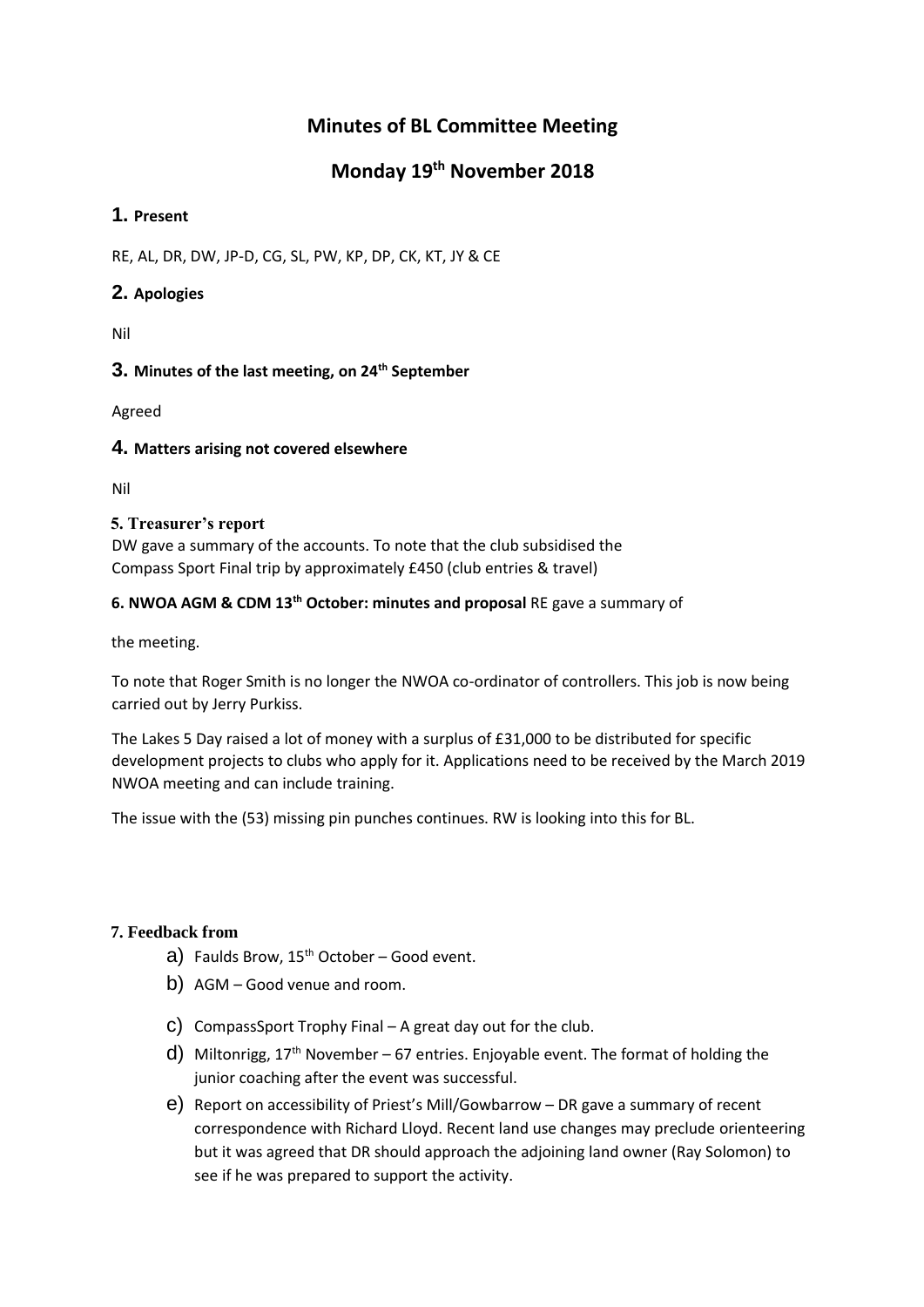## **8. Updates not covered elsewhere**

- a) Club clothing order Order placed. No delivery date yet.
- b) BS7 stakes and stations Ordered and imminently being made.
- c) Border Liners Data Protection Policy The proposed policy was circulated. Approved subject to minor amendments by RE.
- d) Statement about photography at events Draft wording for the website and event final details/posters has been prepared by RE and will be circulated by email for discussion/approval.
- e) Border Liners 50<sup>th</sup> anniversary year Agreed that 2020 would be the 'anniversary year' and it was suggested that a small sub-group would get together to co-ordinate the celebrations. A relay event and a dinner were discussed as being potentially suitable activities.

## **9. Mapping**

- a) BL map standard e.g. logo, fonts, border DP presented a proposal to standardise BL maps and to update them all to a similar format.
- b) File format / editing tool(s). There was a discussion about OCAD. It was agreed that DP would take the spare (BL) OCAD 12 licence. No further money to be spent on OCAD for the time being.
- c) Map catalogue and distribution. DW to start producing a list of maps with a view to a catalogue being available in future.

## **10. Fixtures**

- a) Club representative events in 2019 KT presented a paper with some dates and venues of significant 2019 club competitions. The Compass Sport Trophy Finals, the JK and the Peter Palmer relays are all in Southern England next year.
- b) Peter Palmer Relays in 2020 RE lead a discussion on the possibility of BL offering to host this event. It was decided we wouldn't.
- c) Events and event officials. The table below was included in the Agenda for discussion which was lead by PW. PW is still looking for a Controller for the Bampton event. Some suggestions were made about who this could be. Consideration was given to swapping the dates of the Brampton Urban event with the Hallin Fell fixture and making the Brampton event a Level C.
- d) Invitation to attend Event Safety course organised by LOC This invitation was discussed and is to be circulated to all the club members.

| <b>Date</b> | Level | Venue         | Organiser | Planner | Controller | Men |
|-------------|-------|---------------|-----------|---------|------------|-----|
|             |       |               |           |         |            | tor |
| Sat 29 Dec  | D     | <b>Binsey</b> |           | YES     |            |     |
| Sat 12 Jan  | D     | Hackthorpe    |           | YES     |            |     |
| Sat 9 Feb   | D     | Gelt Woods    |           | YES     |            |     |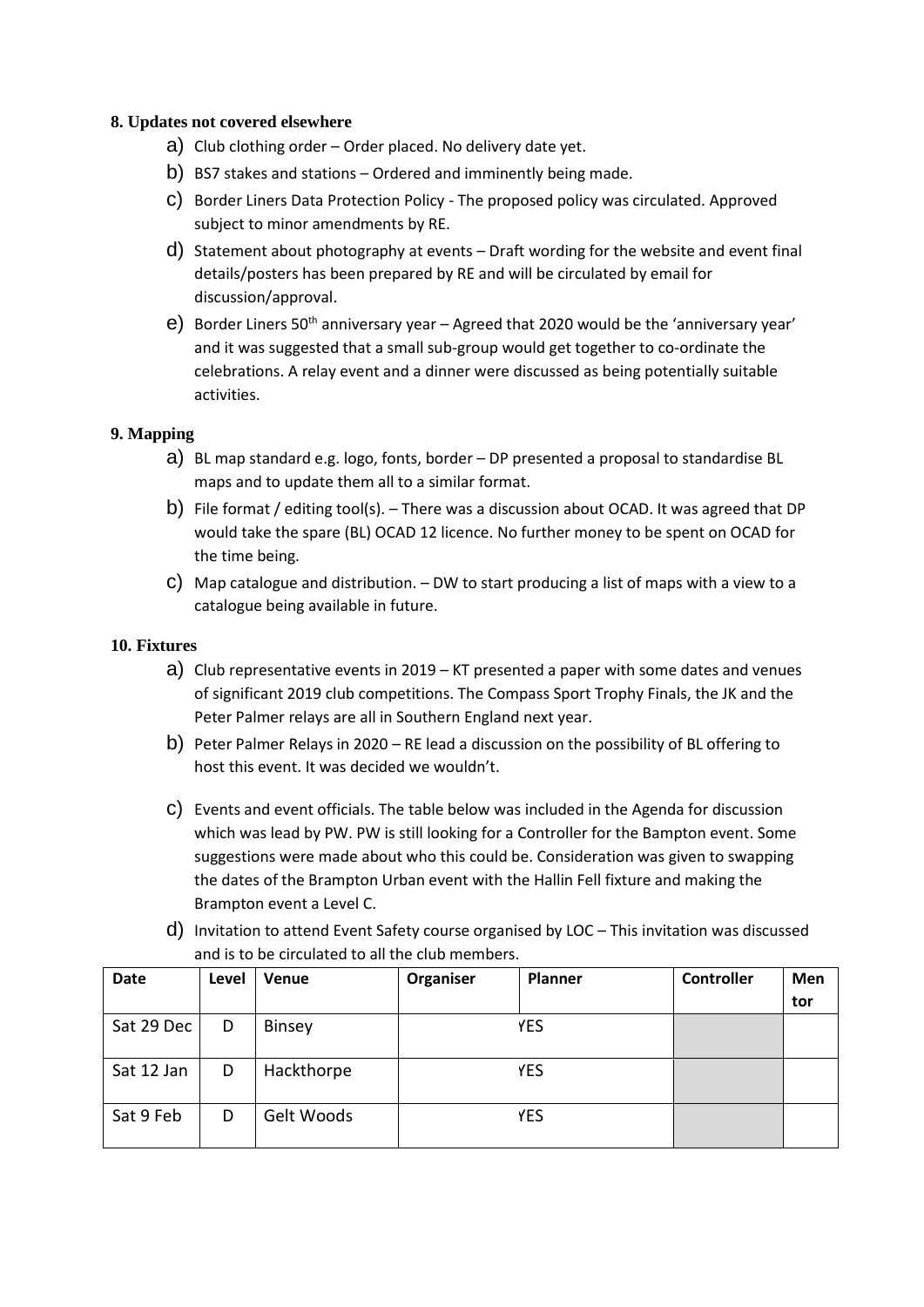| <b>Sun 17</b> | B            | Bampton            | <b>YES</b> | <b>YES</b> | ??? |  |
|---------------|--------------|--------------------|------------|------------|-----|--|
| Mar           |              | Common             |            |            |     |  |
|               |              | CSC/CST            |            |            |     |  |
| Sat 6 April   | D            | Aughertree         | <b>YES</b> |            |     |  |
| Sat 11        | D            | <b>Hallin Fell</b> | <b>YES</b> |            |     |  |
| May           |              |                    |            |            |     |  |
| Sat 15        | $\mathsf{C}$ | Brampton           | <b>YES</b> |            | ??? |  |
| June          |              | Urban              |            |            |     |  |
|               |              | <b>NEUL on Sun</b> |            |            |     |  |
| Sat 13 July   | D            | Eycott Hill        | <b>YES</b> |            |     |  |
| Sun 1 Sept    | $\mathsf{C}$ | Askam              | ???        | <b>YES</b> | ??? |  |
| Sat 12 Oct    | D            | Watermillock       | <b>YES</b> |            |     |  |
| Sun 3 Nov     | $\mathsf{C}$ | High Pike          | ???        | <b>YES</b> | CG  |  |
| Sat 7 Dec     | D            | <b>Talkin Tarn</b> |            | <b>YES</b> |     |  |

**11. Committee communication via Google Group** - KT proposed establishing a Google Group for the BL Committee and asking prominent 'non committee' members if they also wished to join. It was agreed this was a good idea, which KT will progress.

## **12. Club Development**

- a) Training nights SL proposed a list of 2019 club training nights which is to include a 'Pilates/physio' night at Low Hesket Village Hall on Monday 18<sup>th</sup> March.
- b) Juniors
	- i. Coaching
	- ii. Schools development JY presented a paper on junior coaching and Youth & Schools Development. The Eden Sports Partnership was discussed which continues to fund Emma Cooper to visit various schools in Eden District. General consensus it was a good idea and we should consider making our Level D event flyer available to schools. There was also some discussion about the (more complicated) Carlisle schools arrangement with Roger Jackson offering to assist with the school clusters and school events.
- c) Increasing participation and membership  $-$  RR is keen to be the Junior rep. Agreed to see what he is interested in doing in that role. Agreed that we would seek some more specific school contacts to receive KB's very useful weekly bulletin.

## **13. Christmas Social Friday 14th December**

Agreed to invite the Solway Club to our event. BL will also pay for mulled wine, soft drinks and crackers!